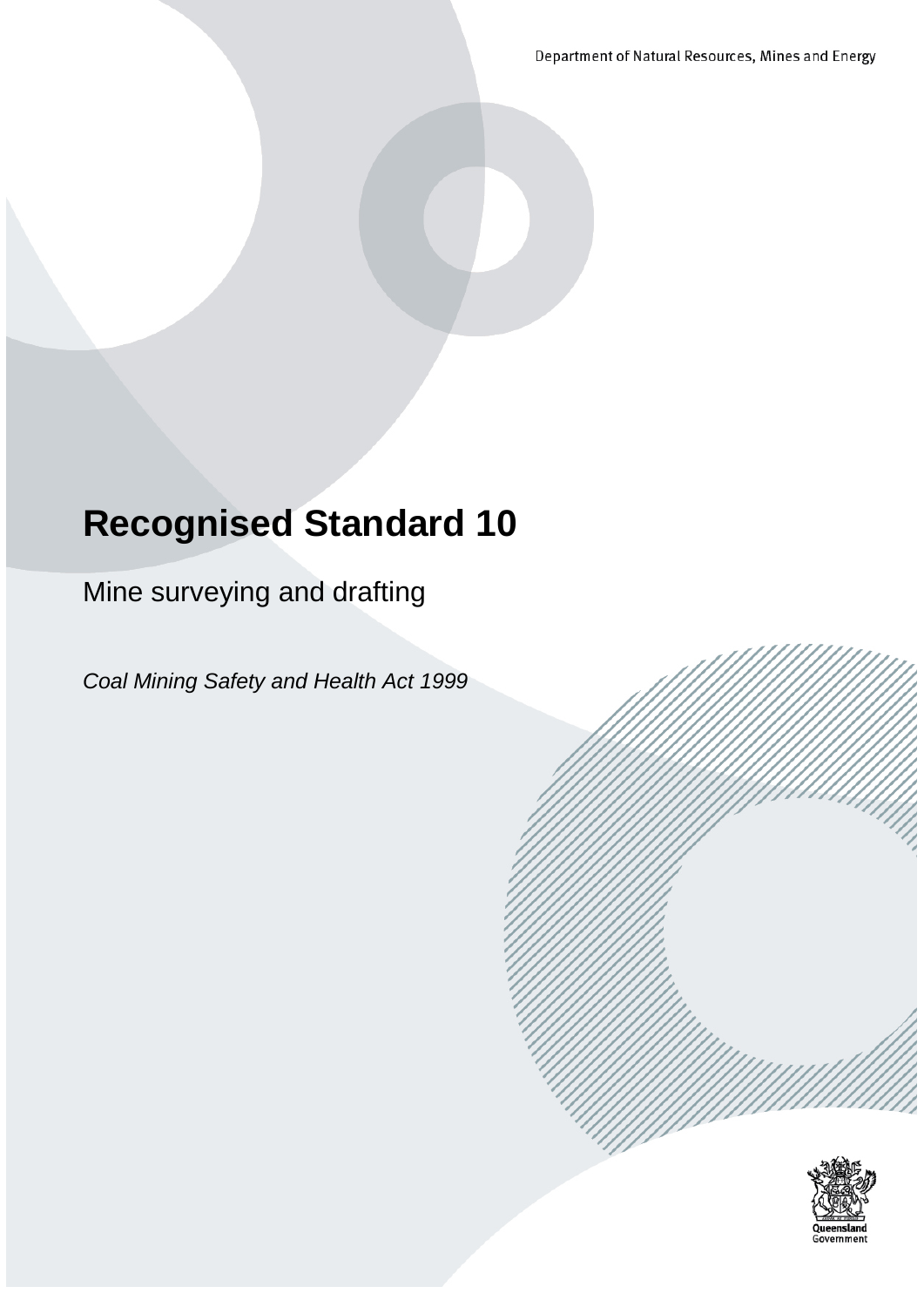# **Recognised Standard 10 Mine surveying and drafting**

This document is issued in accordance with Part 5 'Recognised standards' and section 37(3) of the *Coal Mining Safety and Health Act 1999.*

#### **Part 5 Recognised standards**

#### **71 Purpose of recognised standards**

71. A standard may be made for safety and health (a *recognised standard*) stating ways to achieve an acceptable level of risk to persons arising out of coal mining operations.

#### **72 Recognised standards**

- 1) The Minister may make recognised standards.
- 2) The Minister must notify the making of a recognised standard by gazette notice.
- 3) The chief executive must keep a copy of each recognised standard and any document applied, adopted or incorporated by the recognised standard available for inspection, without charge, during normal business hours at each department office dealing with safety and health.
- 4) The chief executive, on payment by a person of a reasonable fee decided by the chief executive, must give a copy of a recognised standard to the person.

#### **73 Use of recognised standards in proceedings**

A recognised standard is admissible in evidence in a proceeding if—

- a) the proceeding relates to a contravention of a safety and health obligation imposed on a person under part 3
- b) it is claimed that the person contravened the obligation by failing to achieve an acceptable level of risk
- c) the recognised standard is about achieving an acceptable level of risk.

#### **Part 3 – Safety and health obligations**

#### **37. How obligation can be discharged if regulation or recognised standard made**

- (3) … if a recognised standard states a way or ways of achieving an acceptable level of risk, a person discharges the person's safety and health obligation in relation to the risk only by—
	- (a) adopting and following a stated way
	- (b) adopting and following another way that achieves a level of risk that is equal to or better than the acceptable level.

Where a part of a recognised standard or other normative document referred to therein conflicts with the *Coal Mining Safety and Health Act 1999* or the Coal Mining Safety and Health Regulation 2001, the Act or Regulation takes precedence.

\_\_\_\_\_\_\_\_\_\_\_\_\_\_\_\_\_\_\_\_\_\_\_\_\_\_\_\_\_\_\_\_\_\_\_\_\_\_\_\_\_\_\_\_\_\_\_\_\_\_\_\_\_\_\_\_\_\_\_\_\_\_\_\_\_\_\_\_\_\_\_\_\_\_\_ This recognised standard is issued under the authority of the Minister for Employment, Skills and Mining [Gazetted]

Note: This document is controlled electronically. For the current copy see the Department of Employment, Economic Development and Innovation Website at [www.deedi.qld.gov.au/mines/recognised\\_standards.cfm](http://www.deedi.qld.gov.au/mines/recognised_standards.cfm) or contact the nearest Departmental office.

| Version,<br><b>No</b> | <b>Date</b> |
|-----------------------|-------------|
| 1.02                  | 2011        |
| и                     | September   |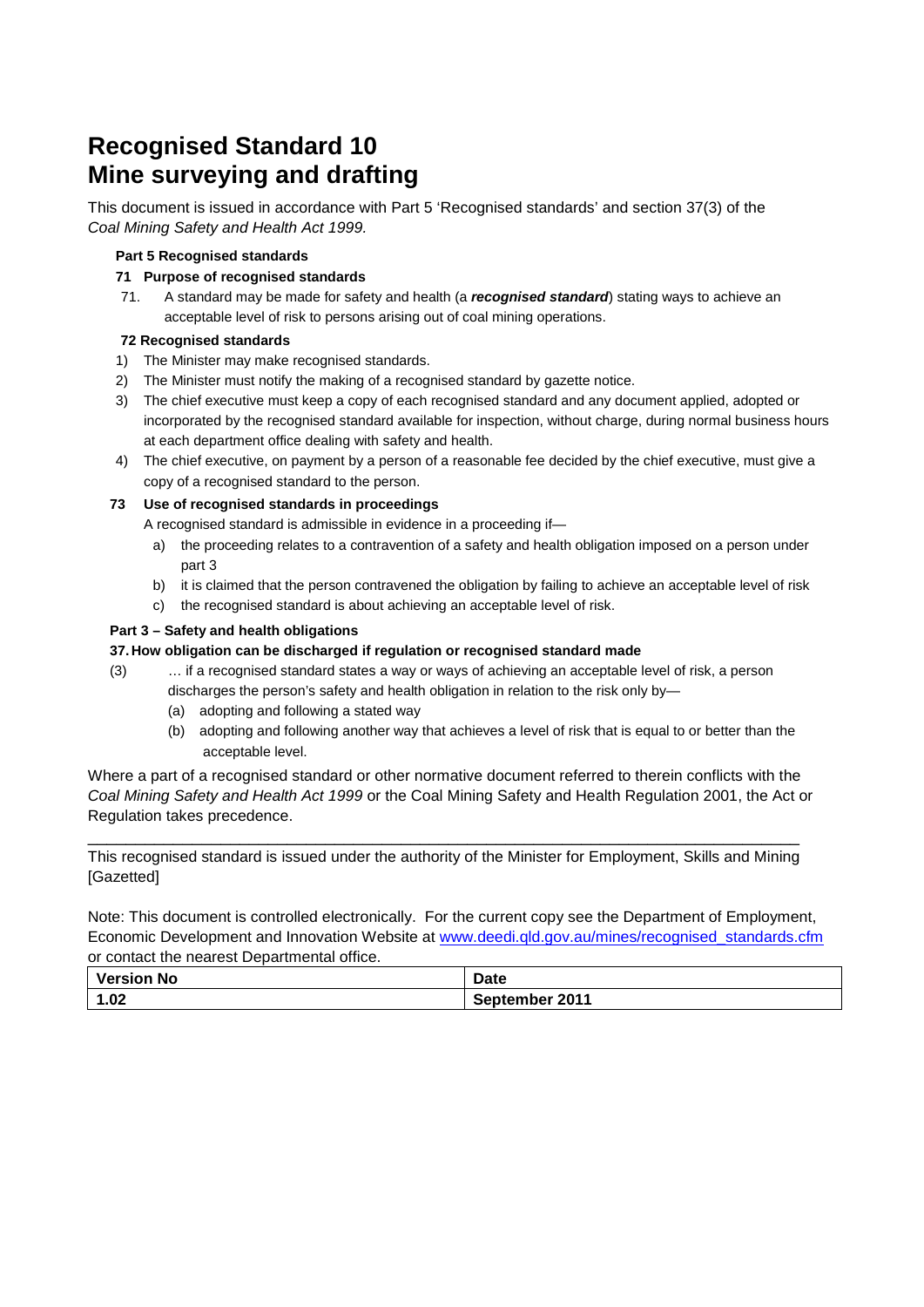# **Contents**

| Appendix - Mine Workings Plan: information to be represented on hard copy15 |  |
|-----------------------------------------------------------------------------|--|
|                                                                             |  |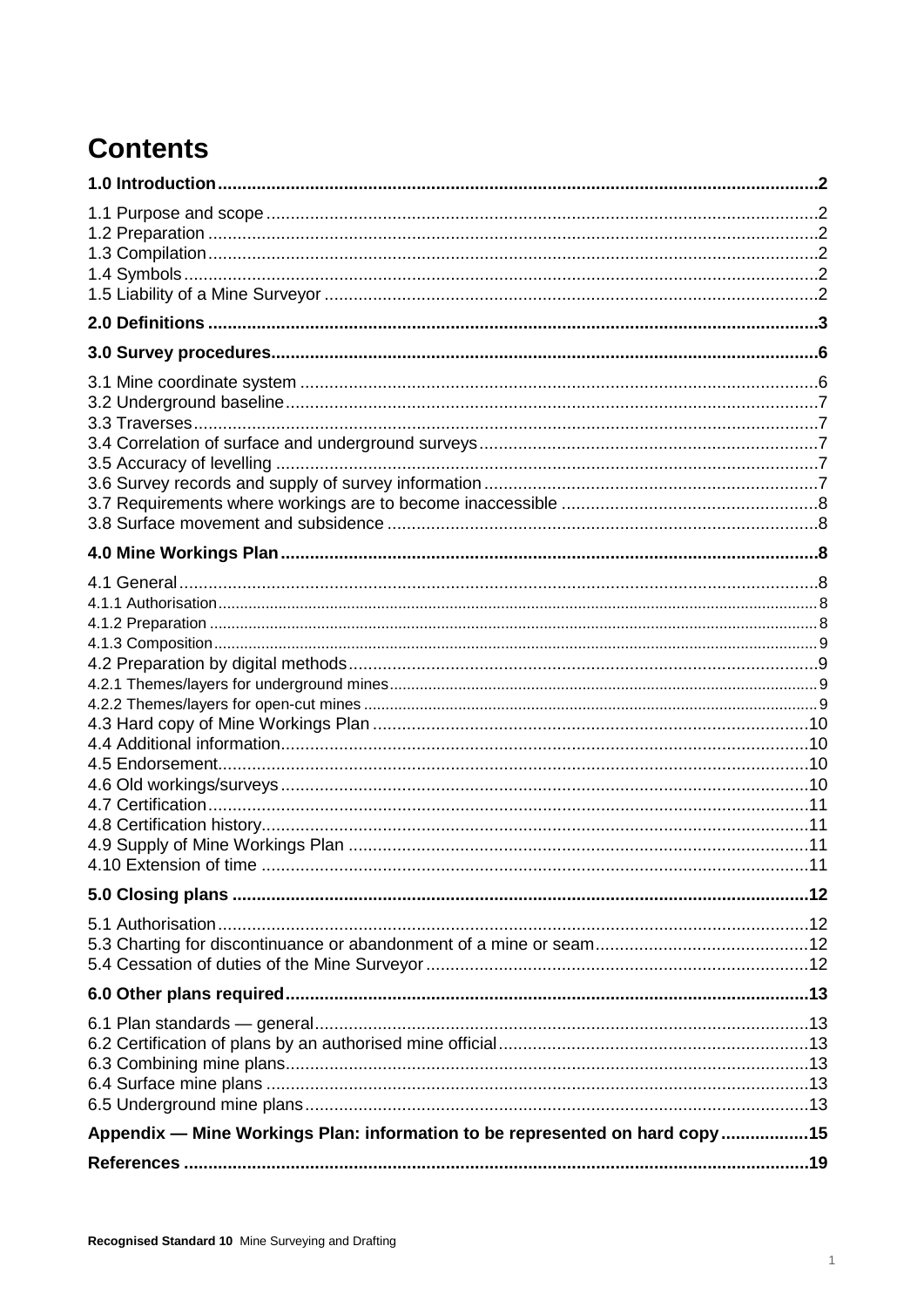# **1.0 Introduction**

# **1.1 Purpose and scope**

This standard provides a way for Mine Surveyors to comply with section 67 of *the Coal Mining Safety and Health Act 1999* and the relevant sections in the associated Regulations. It s to be followed by all Mine Surveyors, and is to be used for the control of surveying and mapping on a mine site.

# **1.2 Preparation**

This standard provides for the measurement, recording, storage and preparation of all mine spatial information. It also provides for the digital recording, storage and preparation of the Mine Workings Plan in accordance with:

- 1. Section 67 of the *Coal Mining Safety and Health Act 1999*
- 2. Parts 8 and 9, and sections 126 and 282 of the Coal Mining Safety and Health Regulation 2001

# **1.3 Compilation**

The Mine Workings Plan shall be referenced to the Map Grid of Australia 1994 (MGA94) based on the Geocentric Datum of Australia 1994 (GDA94) values. The relationship between the mine grid system and GDA94 shall be shown on the Mine Workings Plan. The coal mining Act and regulation require that a datum station is established near the mine for mine surveys and referenced to GDA94 and Australian Height Datum (AHD).

All mine plans used in the compilation of the Mine Workings Plan should be regarded with suspicion until their accuracy has been verified, and every effort should be made to obtain all existing information about the extents and location of old workings.

Where old workings exist that may constitute a danger, it shall be assumed, for the purpose of marking the Mine Workings Plan, that the workings contain water or fill, until the contrary is proven.

If it is not practical for a Mine Workings Plan to show accurately the details required under the Act, the Site Senior Executive (SSE) must ensure the parts of the plan containing the detail for which accuracy is not practical are clearly marked. In addition, the SSE must ensure information on the Mine Workings Plan is sufficiently accurate to achieve an acceptable level of risk for any operations at the mine.

# **1.4 Symbols**

The technical symbols, sign conventions and definitions for strata to be shown on the Mine Workings Plan shall be in accordance with this document, and shall conform to those illustrated in Australian Standard [AS 4368–1996 Mine plans—Preparation and symbols,](http://www.saiglobal.com/online/Script/Details.asp?DocN=stds000014615) Australian Standard [AS](http://www.saiglobal.com/online/Script/Details.asp?DocN=AS0733780555AT)  [2916-2007 Symbols for graphic representation of coal seams and associated strata,](http://www.saiglobal.com/online/Script/Details.asp?DocN=AS0733780555AT) and Geoscience Australia. If a symbol is not provided for in AS 4368, AS 2916 or Geoscience Australia, the Mine Surveyor may create a suitable symbol to be shown in the legend of the Mine Workings Plan.

# **1.5 Liability of a Mine Surveyor**

The liability of the Mine Surveyor for the certification of accuracy of the Mine Workings Plan shall be limited to the period of the person's appointment as the Mining Surveyor for that mine.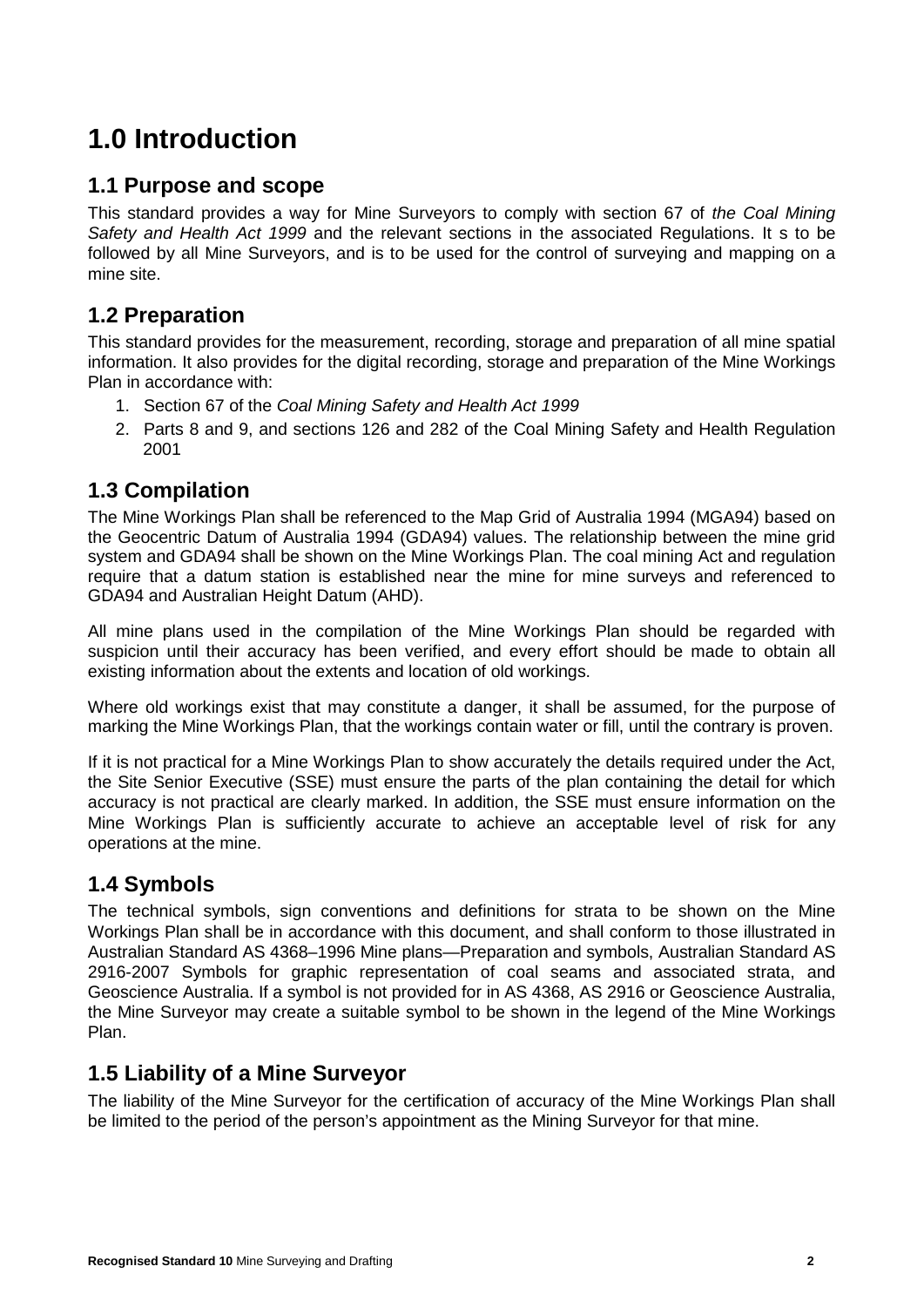# **2.0 Definitions**

# **AHD**

Australian height datum (see height datum).

### **annotation**

An annotation is a note on the Mine Workings Plan that gives additional explanation of some feature or characteristic of the workings not otherwise evident from viewing the plan.

### **bench marks**

Benchmarks are marks established at or in a mine from which the levels of the mine workings are determined.

### **borehole**

A borehole includes any hole drilled for:

- 1. exploration (either vertically, horizontally or inclined)
- 2. gas drainage
- 3. auger holes
- 4. outburst relief
- 5. ventilation
- 6. services, such as power, water and other utilities.

## **Borehole Plan**

A plan prepared in addition to the Mine Workings Plan, where density of boreholes affect the clarity of the Mine Workings Plan.

### **certification**

A written statement signed by the Mine Surveyor attesting that the surveying procedures and plan preparation of the Mine Workings Plan for the period certified have been carried out according to the requirements of this standard. This certification shall be made in the mine record at least every 12 months. Such an entry in the mine record does not distract from the information being transferred digitally to the working plan if required for any reason.

### **Chief Inspector**

Chief Inspector refers to either the Chief Inspector of Coal Mines in the Department of Employment, Economic Development and Innovation (DEEDI).

## **CMSHA99**

Abbreviation for the *Coal Mining Safety and Health Act 1999.*

### **CMSHR01**

Abbreviation for the Coal Mining Safety and Health Regulation 2001.

## **Communication System Plan**

Plan showing the location of fixed communication devices for underground mines.

### **control surveys**

Substantially marked surveys developed from a mine baseline to define the direction and position of the workings of a mine.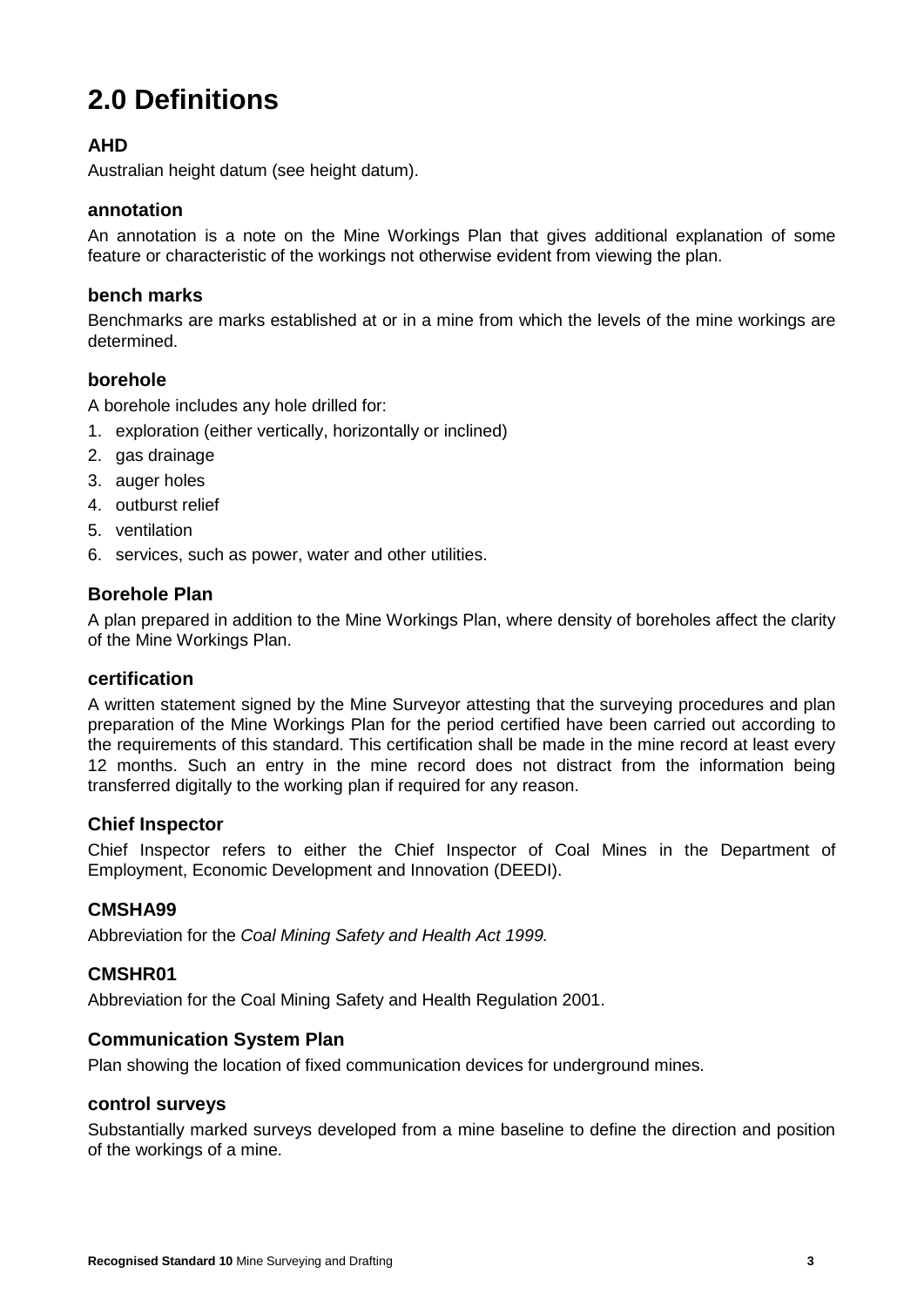### **discontinued**

Where an open-cut or underground mine or a seam/orebody has ceased being mined within the boundary of land comprising the mine for at least two months, it shall be deemed to be discontinued, even if the mine is on care and maintenance.

### **Electrical Installations Plan**

A plan showing the location of electrical reticulation lines and electrical installations at the mine.

### **Escapeways Plan and Refuge Location**

A plan for underground mines showing the exit routes to the surface from every part of the mine or to where emergency refuges or fresh air bases are located.

#### **endorsement**

In accordance with section 58 of the CMSHR01 an endorsement shall be made on the Mine Workings Plan where the accuracy of any part of those workings cannot be verified.

### **Explosion Risk Zone Plan**

Plan prepared in accordance with section 291 of the CMSHR01 showing the location of explosion risk zones in the mine.

### **Fire-fighting and Rescue Plan**

Plan prepared in accordance with section 285 of the CMSHR01 showing fire-fighting pipe mains and appliances, and all items that might be relevant in the rescue of personnel or isolation or removal of areas of danger in an underground mine.

### **GDA94** and **MGA 94**

The datum for surveys in Queensland is known as the Geocentric Datum of Australia 1994 (GDA94).

Grid coordinates are obtained using a transverse mercator projection known as the Map Grid of Australia 1994 (MGA94), which has the following specifications:

#### **Designation of MGA94 Zones**

1. the central meridians and the designation of the several zones are as follows:

| Central Meridian            | Designation   |
|-----------------------------|---------------|
| Longitude East of Greenwich | of MGA94 Zone |
| 141°                        | 54            |
| 147°                        | 55            |
| 153°                        | 56            |

- 2. The central meridian scale factor is 0.9996.
- 3. The zone width,  $6^{\circ}$  longitude plus  $\frac{1}{2}^{\circ}$  overlaps on each side.
- 4. The coordinates of a point on the earth's surface, to be used in expressing the position or location of each point in the appropriate zone, consists of two distances expressed in metres and decimals of a metre; the first expressed of these distances, the East, or E. coordinate gives the position in an east direction, the second expressed, the North, or N coordinate gives the position in a north direction.
- 5. The origin of coordinates of each zone is at the intersection of the central meridian of that zone with the equator, which origin is given the value of E 500,000 m; N 10,000,000 m.
- 6. The units used will be the international metre.
- 7. Coordinates stated for any point in the system shall be coordinate values determined in accordance with the principles of the projection of the Map Grid of Australia 1994 and shall depend on and conform to the coordinates of the State Survey Control marks.

### **height datum**

The height datum for each mine shall be directly related to the Australian Height Datum (AHD). The relationship between the mine level datum and AHD shall be noted on all Mine Workings Plans.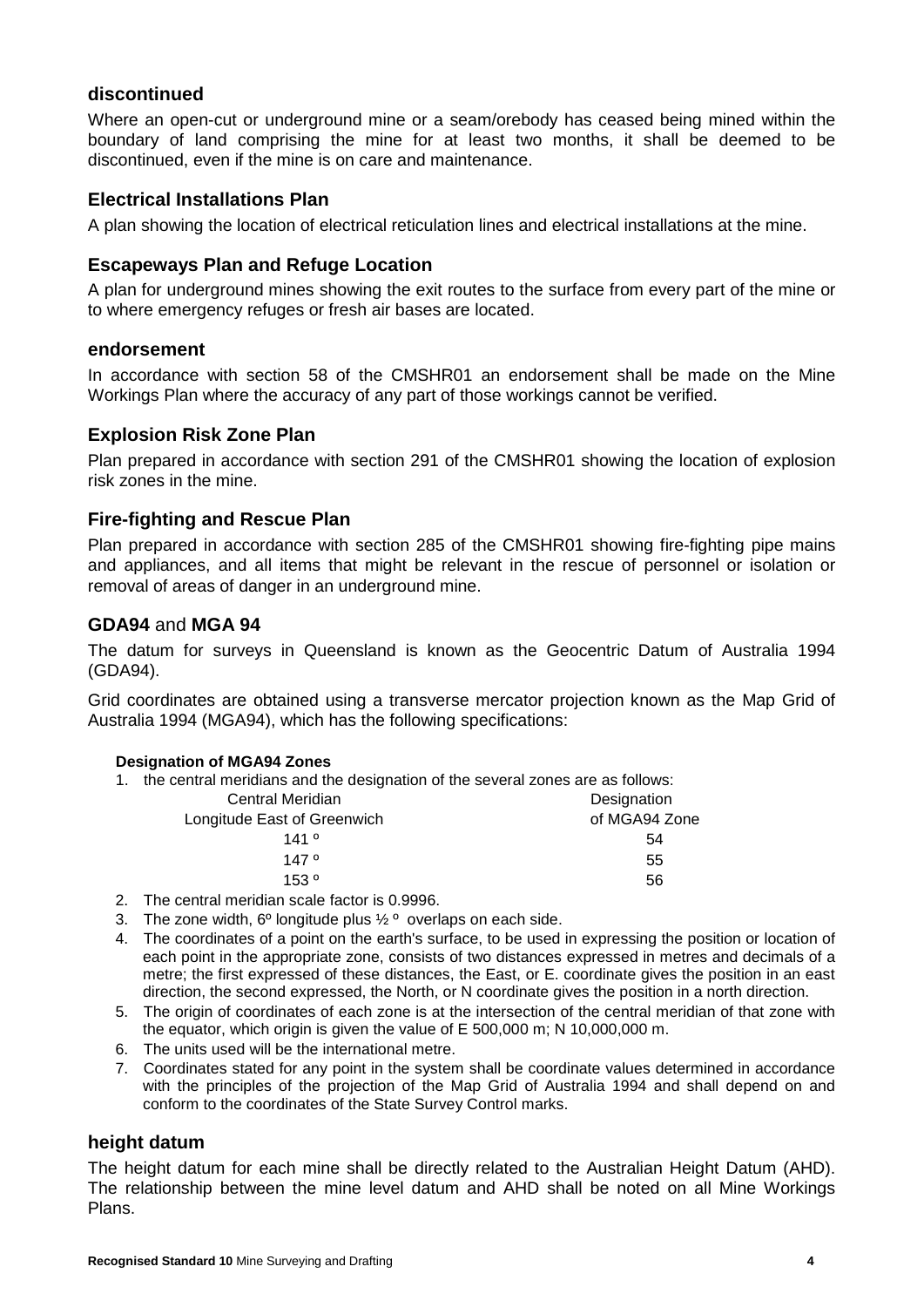### **ICSM SP1**

The Inter-Governmental Committee on Survey and Mapping Special Publication 1 'Standards and Practices for Control Surveys'.

### **mine baseline**

A permanently marked survey line, established on the surface, from which surface and underground surveys are developed. The mine baseline may be computed from conventional or GPS observations

### **Mine Control Stations**

A Mine Control Station is a substantially monumented position, with historical and physical stability. There should always exist on a mine site a minimum of two Mine Control Stations that are recognised permanent survey marks (PSMs). These PSMs shall be established as part of the State Survey Control Network as described in the *Queensland Survey and Mapping Infrastructure Act 2003*. For an underground mine, the survey marks comprising the surface mine baseline shall be recognised PSMs.

### **Mine Surveyor**

A Mine Surveyor must be appointed at each mine site by the SSE. The Mine Surveyor's position description shall outline the assigned roles and responsibilities of the position including any legal obligations. The Mine Surveyor is the person responsible for surveying activities at the mine and for certifying the accuracy of the Mine Workings Plan.

The Mine Surveyor shall be a Registered Surveyor with the Surveyors Board of Queensland and hold the following mining endorsements:

- 1. For surface mines a Mining (O) or Mining (A) endorsement
- 2. For underground mines a Mining (A) endorsement.

**Note**: When a survey is carried out in accordance with this standard, the Mine Surveyor must exercise such immediate oversight and personal direction of the work as is necessary to ensure that they have the knowledge to certify all aspects of the survey and that the survey has been carried out in accordance with sound professional practice and this standard.

### **Mine Workings Plan**

A Mines Workings Plan is a plan that is required to be kept under section 67 of the CMSHA99.

The plan should show accurately the position of the mine workings and be compiled in accordance with this standard. It shall be submitted annually in digital format to the Chief Inspector.

### **orebody**

A mineralised mass, where the characteristics have been determined and deemed commercially viable. The term orebody is used once the economic limits of the mineralised mass and its grade level have been examined.

### **PSM**

Permanent survey mark

#### **seam**

Any coal-bearing stratum or combination thereof mined as a discrete identity.

### **Statutory Inspection Districts Plan**

A plan prepared in accordance with section 313 of the CMSHR01 (Underground) showing the clearly marked boundaries of inspection districts in the mine.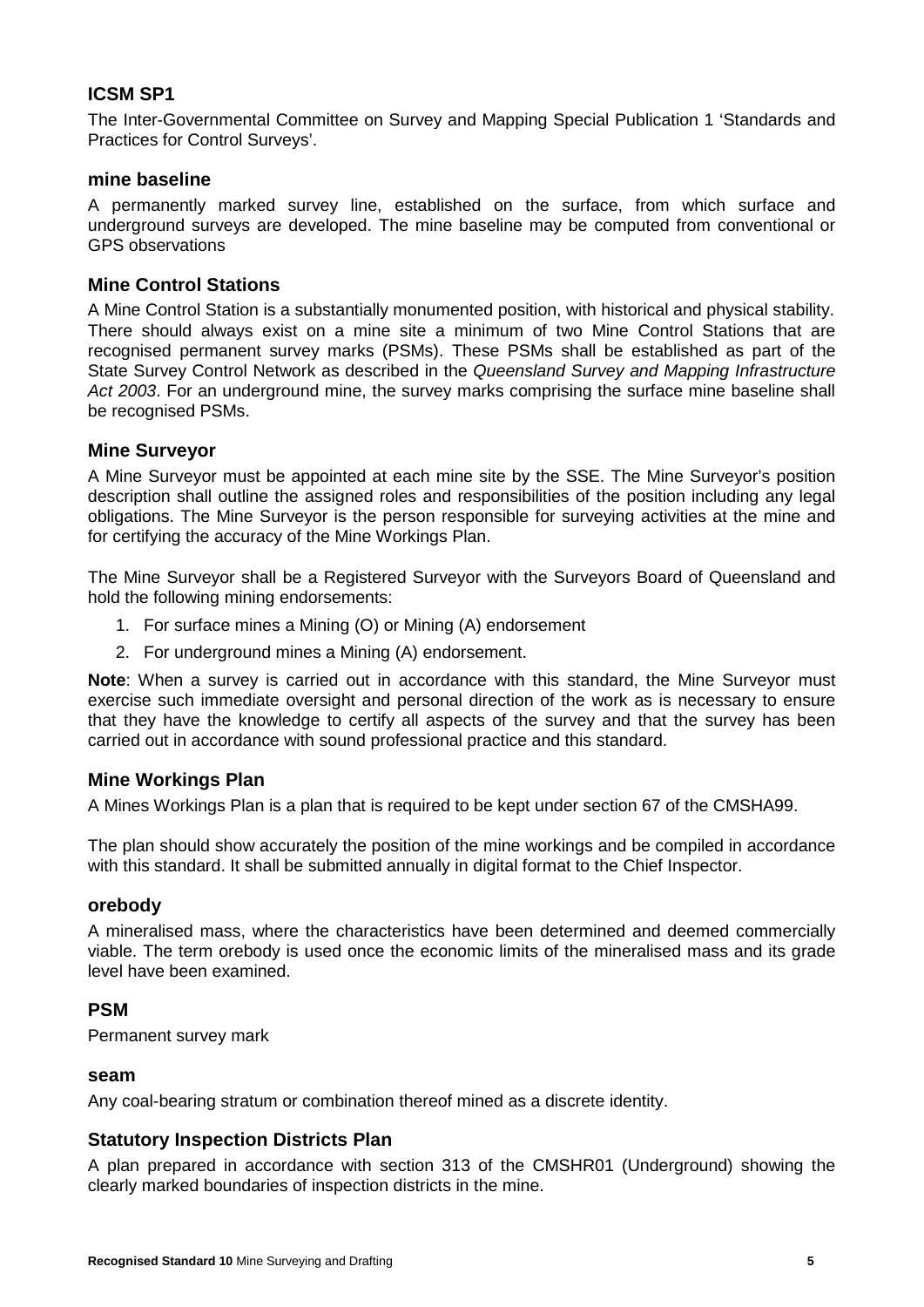### **Stonedust Sampling Zones Plan**

Plan prepared in accordance with section 303 of the CMSHR01 (Underground) showing the stonedust sampling zones, the incombustible material content results and explosion risk zone (ERZ) boundaries.

### **Surface Facilities Plan**

A plan prepared in accordance with section 284 of the CMSHR01 (Underground) showing the location of entries to mine workings, ventilation fan installations, access roads, administration buildings and other information which may assist in the case of an emergency.

### **Services Plan**

A plan prepared in accordance with section 127 of the CMSHR01 showing the location of both buried and surface services around the surface of the mine.

### **Subsidiary Survey or Working Survey**

A survey based on control surveys to develop the workings of a mine or to locate the position of the workings of a mine.

### **Surface Plan**

A plan prepared in accordance with section 283 of the CMSHA99 (Underground) to show the location of mine boundaries, bodies of water and possible inrush sources, surface contours, surface features likely to be affected by subsidence or, if disturbed by mining, cause danger to the mine.

#### **survey records**

For the purpose of this standard, survey records shall be taken to mean field books, level books, coordinate books, computer data files, calculations and any other notebooks, sheets or plans used for recording or storing relevant survey data, all survey observations, compilations and other relevant survey data whether recorded or stored manually or electronically.

### **underground control network**

A series of interconnected stations appropriately identified and meeting ICSM SP1 Class C accuracy standards that form the basis for all other surveys.

### **ventilation plan**

Plan prepared in accordance with section 223(2) of the CMSHR01 (Underground) showing all ventilation appliances, airflow and gas monitoring sites.

# **3.0 Survey procedures**

# **3.1 Mine coordinate system**

All surface and underground surveys made and carried out in accordance with this standard shall have a known and documented relationship to the MGA94.

All mine surveys and plans shall originate from the Mine Control Network. The connection of the Mine Control Network to the state grid should be to Class B standards of accuracy as defined in ICSM SP1. Levelling on the minesite shall be propagated from a benchmark assigned AHD Reduced Level surveyed to Class LD spirit levelling (ICSM, SP1) or Class B from Trigonometric or GPS heighting.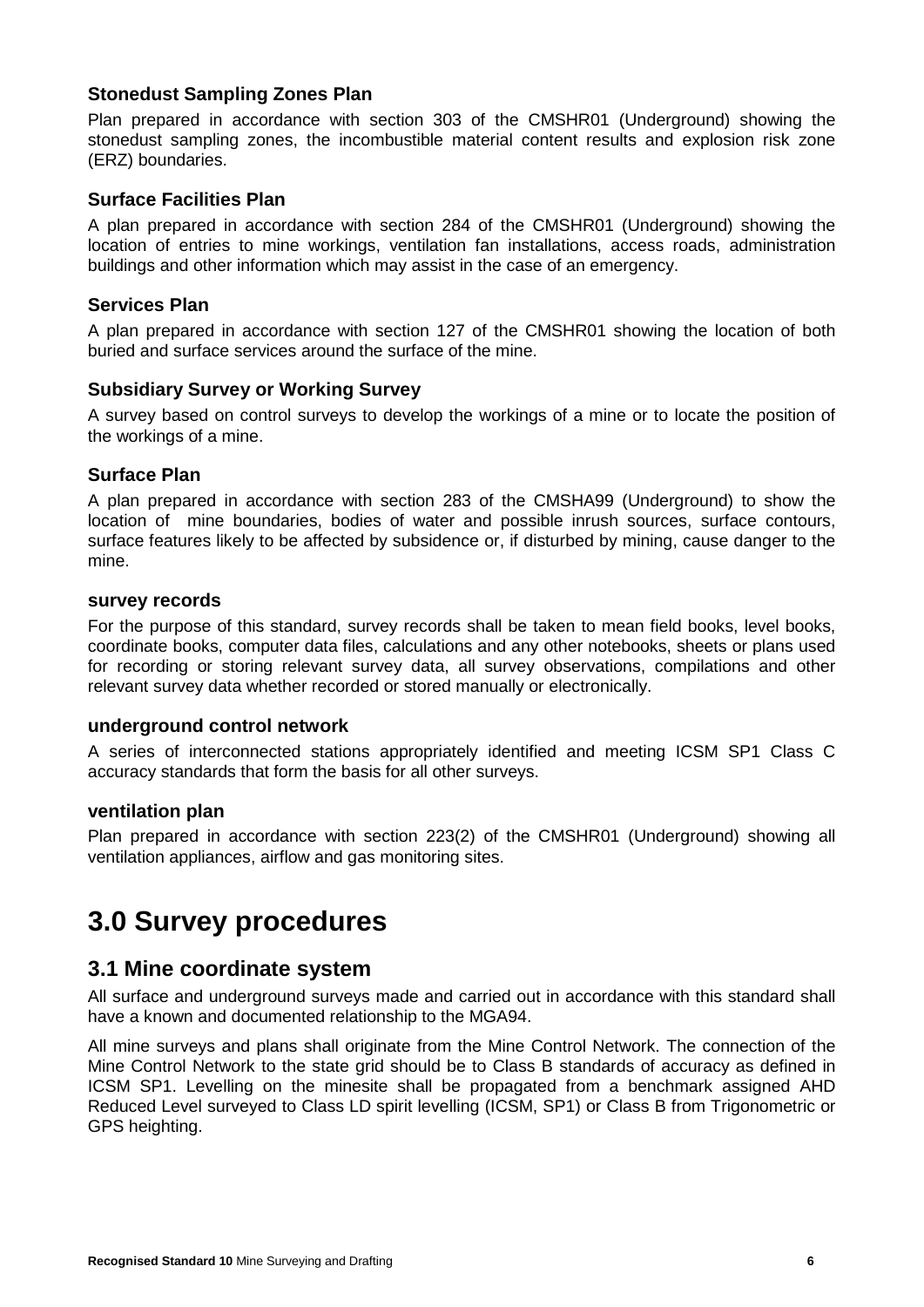# **3.2 Underground baseline**

If an underground baseline is used, it shall be in a suitable position and as long as practicable. The terminal marks shall be stable and durable. Baseline details shall be recorded on the Mine Workings Plan.

# **3.3 Traverses**

## **3.3.1 Accuracy**

Each underground control and subsidiary survey shall, where possible, be closed to the standard of accuracy as prescribed in ICSM, SP1 Class D*.* If closure is not practical, survey techniques recommended for achieving Class D or better should be employed.

## **3.3.2 Marking**

Each underground control station shall be adequately referenced and substantially marked. As far as practicable, the marks shall be placed in a position least likely to be disturbed.

# **3.4 Correlation of surface and underground surveys**

Correlation between surface and underground surveys shall be consistent with a Class D survey as prescribed in ICSM SP1.

In correlation of surface and underground surveys where methods other than direct traverse are employed for azimuth or coordinate transfer, the survey records shall disclose the special survey methods employed. Where vertical measurement is necessary for transference of the value of the surface benchmark to a nominated underground benchmark, the maximum permissible error should not exceed 0.05 metres.

# **3.5 Accuracy of levelling**

## **3.5.1 Order of accuracy of bench marks**

Such levelling shall be to ICSM, SP1 Class LD standard of accuracy. For open-cut mines only one benchmark to this accuracy is required.

## **3.5.2 Order of accuracy of workings**

Such levelling shall be to ICSM SP1 Class LE standard of accuracy or to within 0.1 metres.

# **3.6 Survey records and supply of survey information**

Systematic care should be taken for the safe and fireproof preservation of mine plans, notebooks, traverse records and associated calculations, correlation records and associated calculations, coordinate books or sheets and other records from which the workings have been plotted.

Survey records for each of the following purposes should be kept at the survey office for the mine:

- 1. surface and subsidence surveys
- 2. surface levelling
- 3. underground control surveys
- 4. underground subsidiary surveys
- 5. underground levelling
- 6. calculations
- 7. any other relevant information.

Such survey records shall be maintained manually on either a stable material or microform, or stored electronically or stored by other means not visually perceptible without the aid of a machine or device.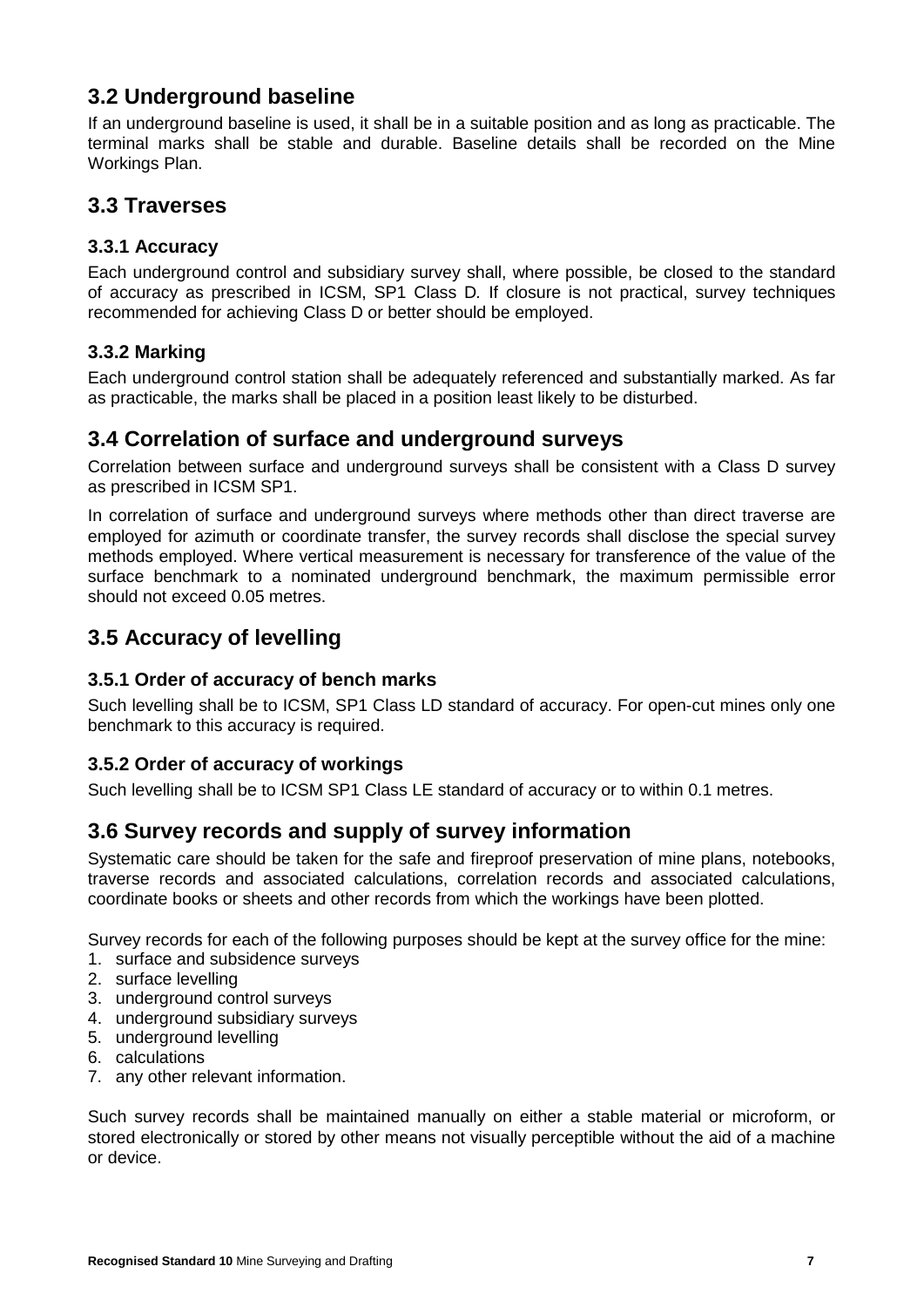Where survey records are maintained in manual form the following requirements are to be observed:

- 1. All survey books shall be maintained in good order and shall have the following description attached:
	- a. titled with the mine name
	- b. seam name to which the book refers
	- c. consecutive index number.
- 2. The following procedures shall be adopted for entries into survey books:
	- a. all survey observations and measurements shall be recorded at the time of survey
	- b. in the event of alteration of a mistake there shall be no erasure. The erroneous entry should be struck through and the correction written above
	- c. the datum line of the survey and the azimuth adopted shall be clearly indicated
	- d. lengths shall be entered at the time they are measured. Where appropriate*,* corrections shall be noted and the lengths deduced there from shall be clearly indicated
	- e. bearing and distance from reference marks must be clearly shown
	- f. lines remeasured shall be so specified and original distances and bearings shown
	- g. The Mine Surveyor shall sign the field book that the work shown therein was performed by him or under his supervision and indicate the date on which the work was performed.

Where survey records are maintained in an electronic or other storage and retrieval device or system in a form not visually perceptible without the aid of a machine or device, a complete and separate duplicate of such records shall be preserved on paper or microfilm or on magnetic tape or disc or other permanent electronic medium.

The manager or the Mine Surveyor of any mine, upon the request of the Chief Inspector, shall make available on a stable material all or any survey records or certified copies thereof.

Upon abandonment of a mine, all survey records relevant to the preparation of the Mine Workings Plan shall be submitted to the Chief Inspector for retention unless otherwise directed in writing.

# **3.7 Requirements where workings are to become inaccessible**

Before any part of the workings of a mine become inaccessible, the position of all points of the workings shall be established from a subsidiary survey, where practical and safe to do so.

Sufficient levels shall be taken to enable contours of the floor of the working section to be shown on the Mine Workings Plan.

# **3.8 Surface movement and subsidence**

A survey into surface movement and subsidence shall be carried out in accordance with this standard. All subsidence data including field notes shall be kept at the mine in accordance with Clause 3.6.

# **4.0 Mine Workings Plan**

# **4.1 General**

### **4.1.1 Authorisation**

The Mine Workings Plan is required to be kept at a mine and a copy supplied to the Chief Inspector annually under section 67 of the CMSHA99.

## **4.1.2 Preparation**

The Mine Workings Plan shall be prepared by or under the supervision of the Mine Surveyor. The plan shall be prepared within three months of the opening of the mine or such other time as the Chief Inspector may direct by notice in writing served on the manager of the mine.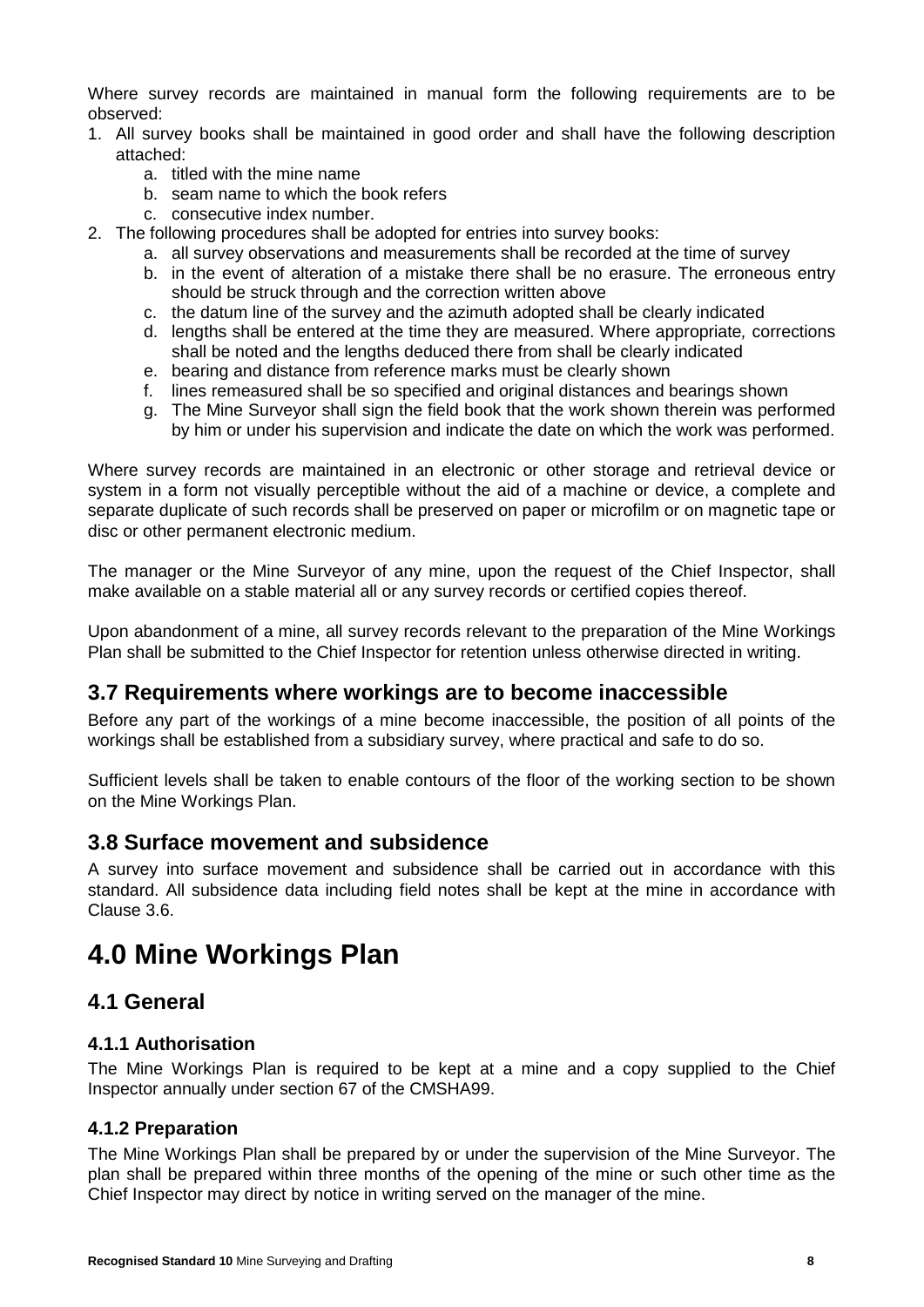## **4.1.3 Composition**

The Mine Workings Plan for the purpose of this section is prepared from the digital form of the plan held in the computer. It is produced in a digital file and in hard copy form for presentation and archiving.

In the digital form the Mine Workings Plan shall be compiled as a number of themes/layers for the whole of the mine as described in Section 4.2.1, in a software program of the Mine Surveyor's choice and compatible with the Department of Employment, Economic Development and Innovation software.

The hard copy of the Mine Workings Plan shall consist of seam workings sheets for each seam being worked, prepared in the form of the Appendix of this standard.

# **4.2 Preparation by digital methods**

## **4.2.1 Themes/layers for underground mines**

For the preparation of the Mine Workings Plan for the seam being worked within the mapping area of the mine plan sheets, the following information shall be captured as a minimum of theme layers.

- 1. Mine boundary (land comprising the mine)
- 2. Mining lease boundaries.
- 3. First workings
- 4. Second workings
- 5. Highwall/auger mining
- 6. Survey stations with their identification and reduced level annotated.
- 7. The position of all known outcrops, faults, dykes, cinder belts, and other significant dislocations to the seam as surveyed.
- 8. Cadastre parcels
- 9. Contours of the floor of the working section at no greater than 5 metre intervals (shown in brown)
- 10. Any creek, river, watercourse, lake, sea, dam or other possible inrush source on the surface within the mine's boundaries or on land adjacent to the mine;
- 11. Boundaries of any road, railway, power line or other type of reserve or easement on the surface within the mine's boundaries;
- 12. Boreholes (only if not in separate and compatible database)
- 13. Locations of hazardous materials left in boreholes (only if not in separate and compatible database)
- 14. Mine shafts and drifts
- 15. Grid lines and values
- 16. All workings in the seam within 100 metres of the current workings including workings of adjacent mines.
- 17. For underground mines an outline of all workings in any seam in any direction within 100 metres of the current seam being worked
- 18. Date lines (by dashed lines) indicating the extent of workings for each annual survey reporting period
- 19. Endorsements
- 20. Certification
- 21. Surface artificial structures

## **4.2.2 Themes/layers for open-cut mines**

For the preparation of the Mine Workings Plan for the seam being worked within the mapping area of the mine plan sheets, the following information shall be captured as a minimum of theme layers.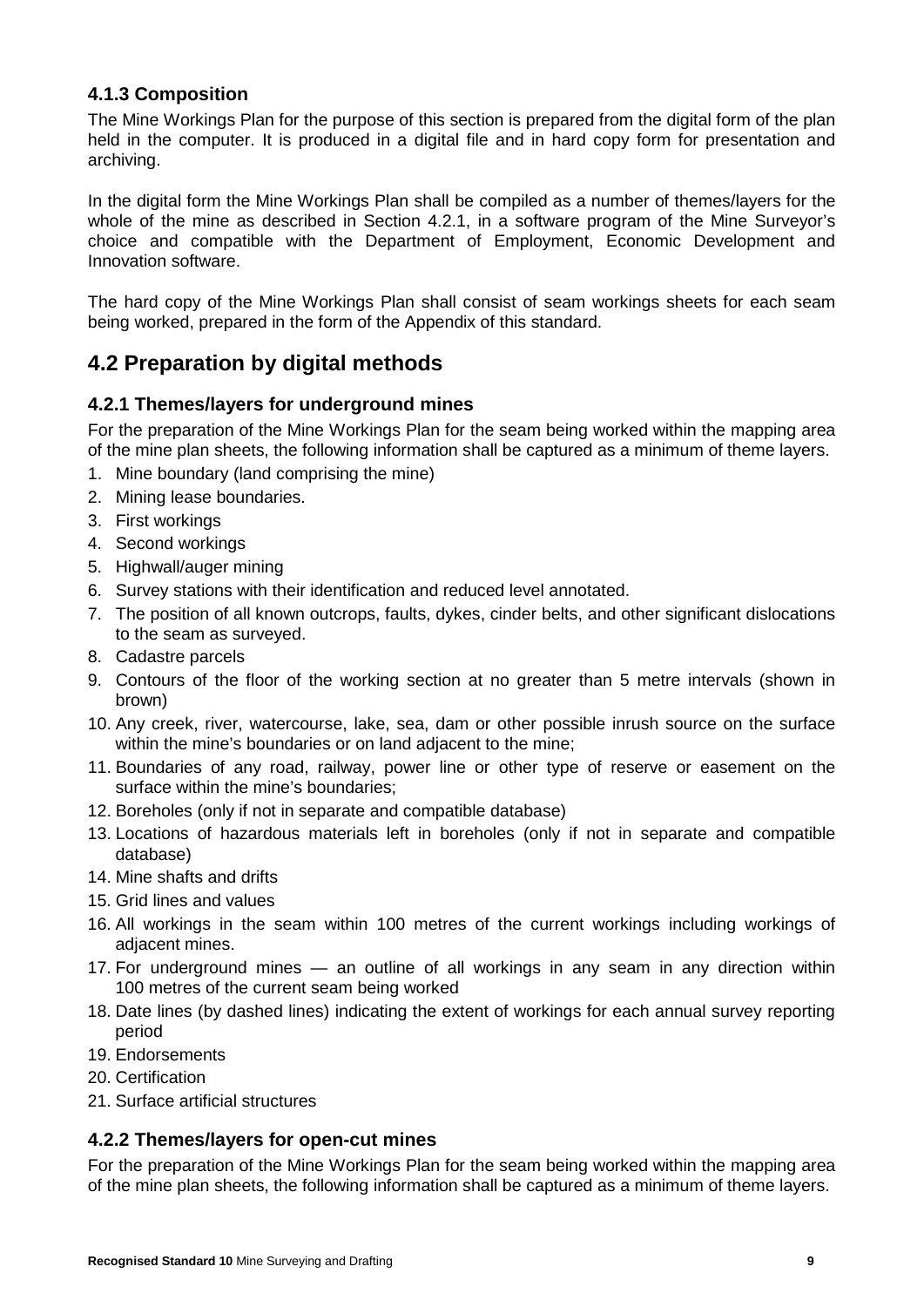- 1. Mine boundary (land comprising the mine)
- 2. Mining lease boundaries
- 3. Highwall/auger mining
- 4. The position of all known outcrops, faults, dykes, cinder belts, and other significant dislocations to the seam as surveyed.
- 5. Cadastre parcels
- 6. Boundaries of any road, railway, power line or other type of reserve or easement on the surface within the mine's boundaries;
- 7. Contours of the floor of the workings at no greater than 5 metre intervals (shown in brown)
- 8. Boreholes (only if not in separate and compatible database)
- 9. Grid lines and values
- 10. Any creek, river, watercourse, lake, sea, dam or other possible inrush source on the surface within the mine's boundaries or on land adjacent to the mine
- 11. Extent of the excavations
- 12. All workings in the seam within 100 metres of the current workings including workings of adjacent mines
- 13. Date lines (by dashed lines) indicating the extent of workings for each annual survey reporting period
- 14. Surface artificial structures
- 15. Endorsements
- 16. Certifications

# **4.3 Hard copy of Mine Workings Plan**

A copy of the Mine Workings Plan, to be held at the mine, shall be prepared from the digitally held data and presented, in the form described in the Appendix of this standard, at the end of each 12 monthly period.

The Workings Plan seam sheets will be produced on paper. The previous copies may be archived or destroyed on preparation of the updated copy.

In the case of the cessation of duties of the Mine Surveyor, or the discontinuance/abandonment of a mine or a seam, the Workings Plan seam sheets will be produced on durable polyester film for certification and retention at the office for the mine except where the Chief Inspector otherwise determines.

# **4.4 Additional information**

Nothing in this standard shall prevent the Mine Surveyor from including any additional information on the Mine Workings Plan, providing it is shown in a manner consistent with this standard.

The Mine Surveyor shall show on the Mine Workings Plan any additional information as directed in writing by the Chief Inspector.

The Mine Surveyor shall ensure that any information that may create a danger either to the mine or to adjacent mines or to adjacent seams if worked, is recorded accurately on the plan.

# **4.5 Endorsement**

Where any information shown on the Mine Workings Plan is in doubt or any other information that the Mine Surveyor considers requires endorsement, the Mine Workings Plan shall be suitably endorsed.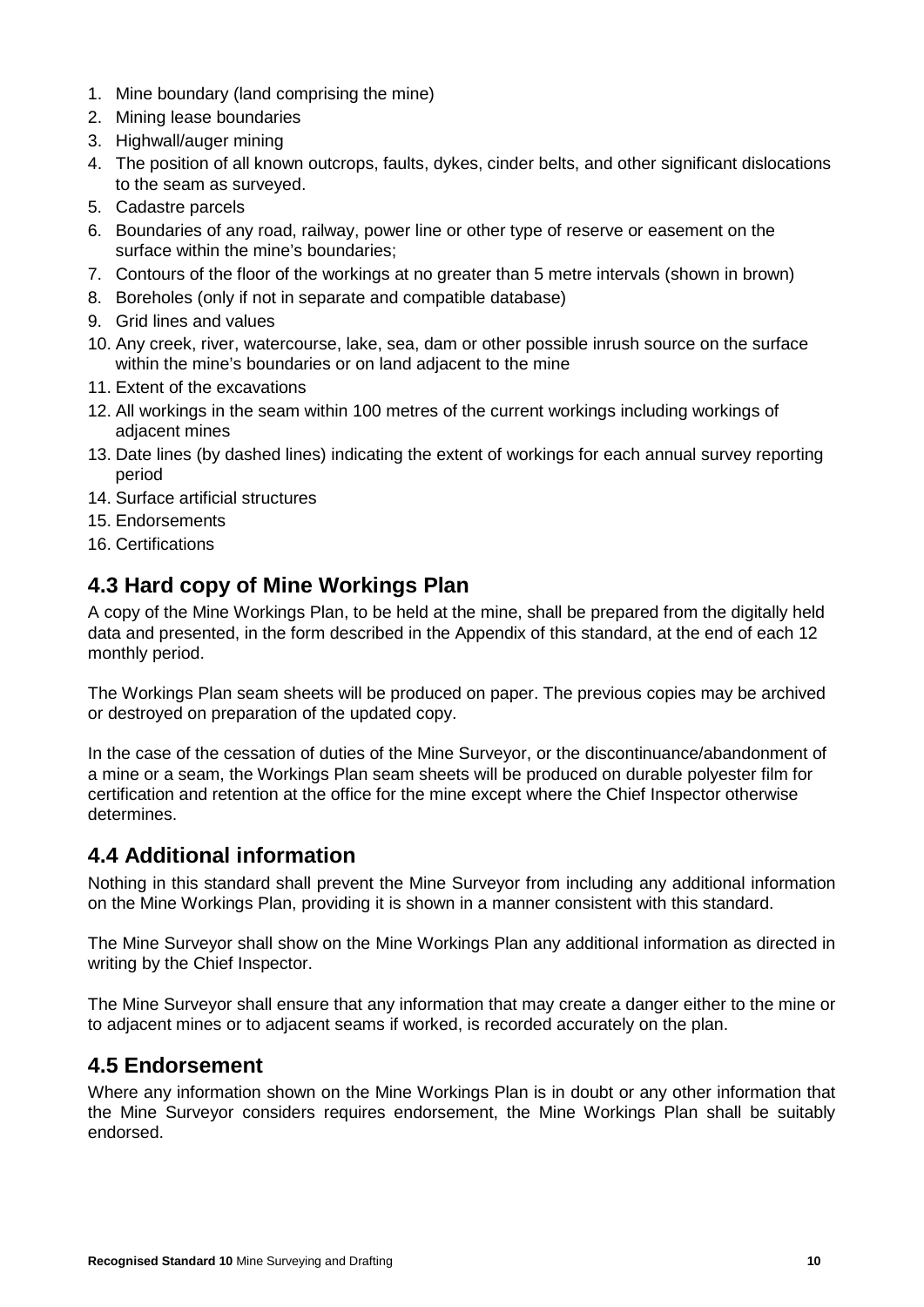# **4.6 Old workings/surveys**

Where possible and practical to do so, old workings/surveys should be changed the current mine datum, related to GDA 94 and suitably endorsed.

# **4.7 Certification**

The Mine Workings Plan sheets shall be certified by the Mine Surveyor by:

- signing and dating each working sheet (in the case of the hard copy)
- signing and dating a Compact Disk (CD) with a permanent marker (in the case where they are stored digitally).

By certifying each sheet of the hard copy or signing the CD of the Mine Workings Plan, the Mine Surveyor is declaring that, for that 12-month period:

- 1. The Mine Workings Plan has been prepared in accordance with this standard.
- 2. The surveys shown on the Mine Workings Plan have been completed to an accuracy as prescribed in this standard.

# **4.8 Certification history**

The Mine Workings Plan sheets, produced from the digital form, shall have recorded digitally in the Certification of Accuracy schedule the certification details for each year charted since the commencement of this standard.

# **4.9 Supply of Mine Workings Plan**

The Digital File and hard copy shall be submitted to the Chief Inspector by 31 December each year. In the case of a new mine the digital file and hard copy shall be supplied to the Chief Inspector three months after the commencement of mining operations.

On receipt of a digital file and hard copy from the mine, the Chief Inspector shall advise the SSE or the Mine Surveyor within 7 days of receipt that the digital file and hard copy have been received and that the digital file on the CD is able to be read.

The Chief Inspector, on receipt of the hard copy of the Mine Workings Plan shall archive the current copy. Redundant hard copies may be removed from the archive at the discretion of the Director-General.

# **4.10 Extension of time**

The Chief Inspector may, should the circumstances so warrant, grant an extension of time for the preparation and supply of the hard copy of the Mine Workings Plan or the supply of the digital file.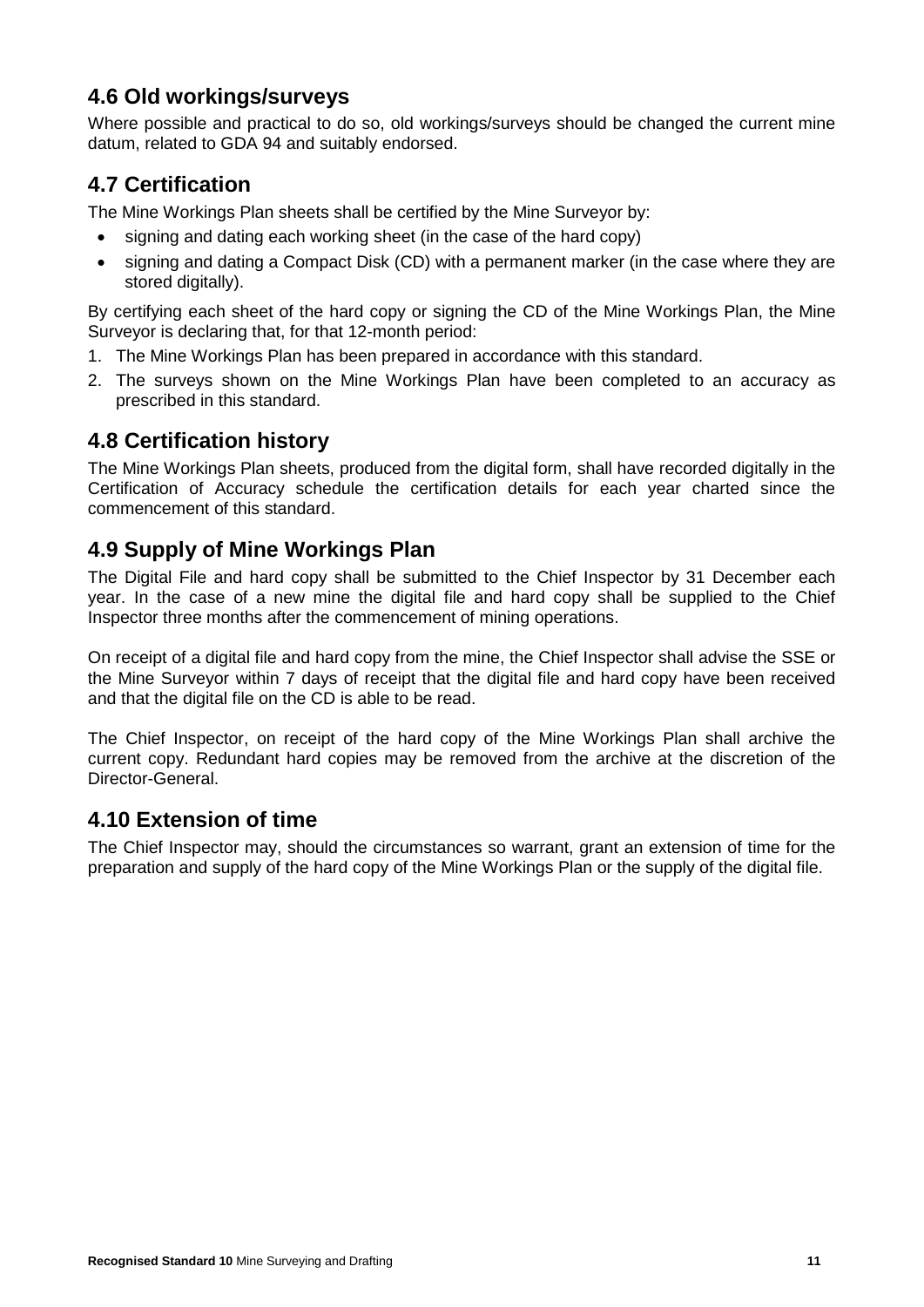# **5.0 Closing plans**

# **5.1 Authorisation**

Statutory provisions pertaining to plans of abandoned mines appear in sections 67 and 280 of the CMSHA99.

# **5.2 Abandonment**

Where a mine is abandoned the person who was the mine operator immediately before the abandonment must within 14 days after the abandonment send to the Chief Inspector the Mine Workings Plan or an accurate copy thereof, being a copy prepared by or under the supervision of the Mine Surveyor.

# **5.3 Charting for discontinuance or abandonment**

Upon the discontinuance or abandonment of a mine or seam, the Mine Workings Plan shall be charted, dated and signed by the Mine Surveyor to the date of discontinuance or abandonment. The Mine Surveyor shall place a broken line around the extent of the workings at the time of discontinuance or abandonment, and shall date and initial this line.

The note 'Charted to date of discontinuance only or abandonment', as the case may be, is to be shown in the Certification of Accuracy schedule, above the date and the Mine Surveyor's signature.

Upon the completion of the required charting or preparation, the Chief Inspector is to be notified by the SSE that the plans are available for inspection.

Where the workings of a mine are deemed discontinued or abandoned, the following shall be supplied to the Chief Inspector:

- a digital record in a form suitable for archiving and future reference, and
- a plan, in the form of the Appendix to this standard, on durable, stable polyester matt material.

Upon abandonment of a mine, unless otherwise directed in writing by the Chief Inspector, all survey records are to be submitted to the Chief Inspector for retention. After the Chief Inspector is satisfied that the charting requirements have been met, the Mine Workings Plan is to be forwarded, by a date specified by the Chief Inspector, to the Chief Inspector for preservation.

# **5.4 Cessation of duties of the Mine Surveyor**

Before permanent cessation of duties of the Mine Surveyor, the mine workings shall be surveyed in accordance with this standard up to the date of cessation of the Mine Surveyor. The Mine Surveyor shall show the date of the workings at the time of cessation on these plans in a similar manner to that of the annually submitted Mine Workings Plan.

The note 'Charted to date of Cessation of duties of the Mine Surveyor' is to be shown in the Certification of Accuracy schedule, above the date and the Mine Surveyor's signature.

The Mine Surveyor (by signing and dating the Certification of Accuracy schedule and by signing and dating the CD with a permanent pen) shall declare that, for the period from the last annual plan submission:

- 1. The Mine Workings Plan has been prepared in accordance with this Standard, and
- 2. The surveys shown on the Mine Workings Plan have been completed to an accuracy as prescribed in this standard.

On the cessation of duties at the mine, the Mine Surveyor shall produce (on a durable medium) a copy of the mine workings for retention at the mine's office. The outgoing Mine Surveyor should, where possible with the consent of the mine owner, take a copy of the sheets for his own record. The incoming Mine Surveyor should make a copy of the sheets for a record of commencement of work.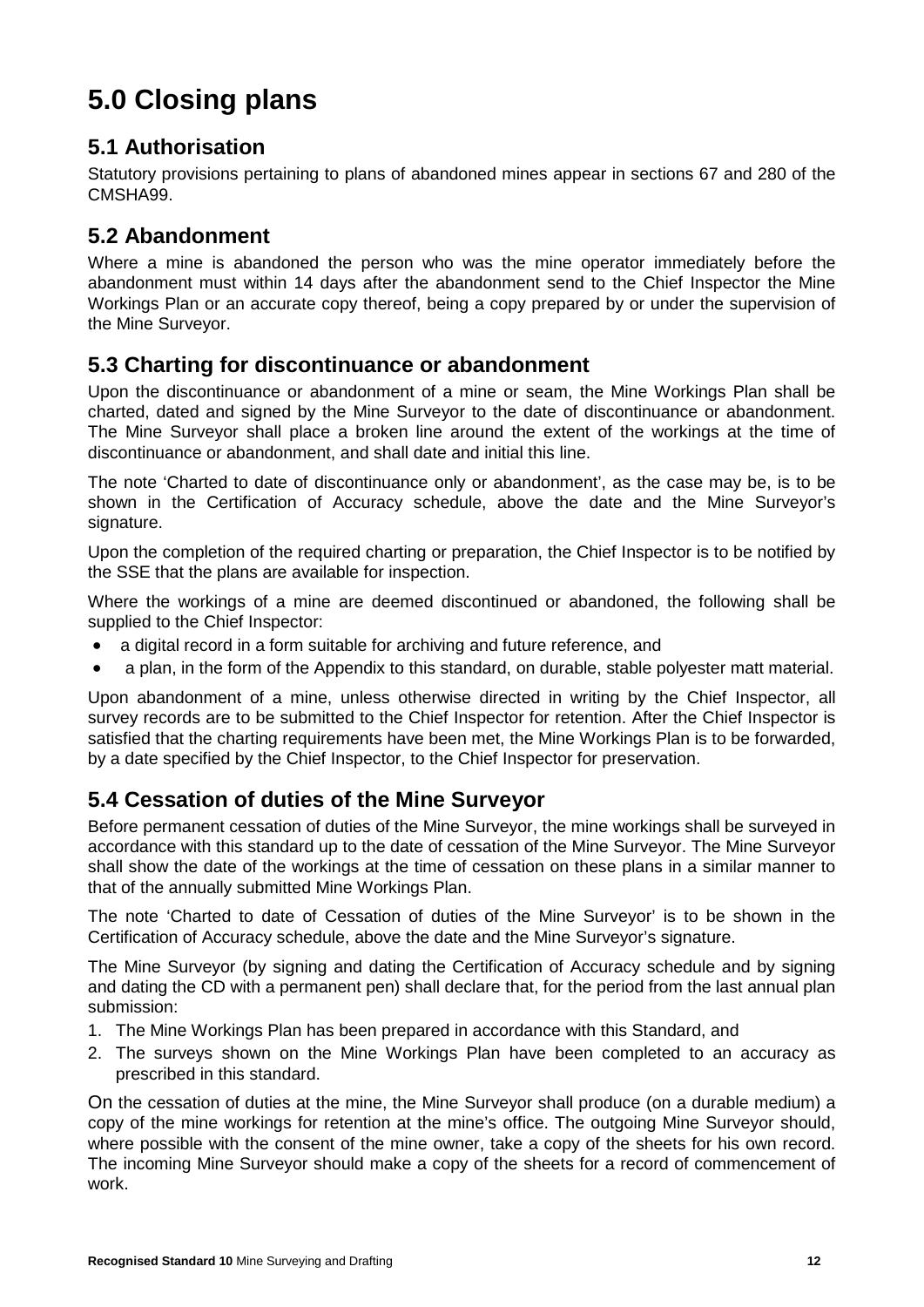# **6.0 Other plans required**

# **6.1 Plan standards — general**

This section refers to all other plans required for compliance with the CMSHA99 and CMSHR01. A reference to plans in this section excludes the Mines Workings Plan which is covered elsewhere in this standard.

Plans subject to this standard required to be drafted by, or under the supervision of the Mine Surveyor for purposes of the mine should be:

- 1. prepared in accordance with the relevant Australian Standard in particular, but not limited to, AS 4368, AS 2916 and the Australian Standard(s) for technical drawing.
- 2. drawn at a scale required by the relevant Section of the CMSHR01. Where scale is not mentioned the plan shall be of a suitable scale, but not less than 1 in 10000.
- 3. updated as required by the relevant section of the CMSHR01*.*
- 4. provided to all parties mentioned and displayed in all locations mentioned in the relevant section of the CMSHR01.

# **6.2 Certification of plans by an authorised mine official**

A plan referred to in section 6 of this standard shall have an appropriate area on the plan allocated for certification by the relevant mine official, authorised by the CMSHA99 and/or the CMSHR01, for information on that plan. Such certification shall indicate the origin of the information and that the information shown on the plan is truly represented.

# **6.3 Combining mine plans**

Nothing shall prevent the Mine Surveyor from combining one or more of the plans in this section, provided legibility of the combined plans is retained.

# **6.4 Surface mine plans**

## **6.4.1 Highwall/auger mining excavations (shown on Mine Workings Plan)**

As required in section 62 of the CMSHR01. This is not a specific plan; however, the location and extent of Highwall/auger mining excavations shall be shown on the Mine Workings Plan.

## **6.4.2 Mines Rescue Plan**

As required in section 63 of the CMSHR01

## **6.4.3 Electrical Installations Plan**

As required in section 33 of the CMSHR01. This plan shall be certified by the Electrical Engineering Manager.

## **6.4.4 Site Services Plan**

As required in section 127 of the CMSHR01.

# **6.5 Underground mine plans**

### **6.5.1 Communication System Plan**

As required in Section 33 of the CMSHR01. This plan shall be certified by the Electrical Engineering Manager.

## **6.5.2 Electrical Installation Plan**

As required in section 33 of the CMSHR01. This plan shall be certified by the Electrical Engineering Manager.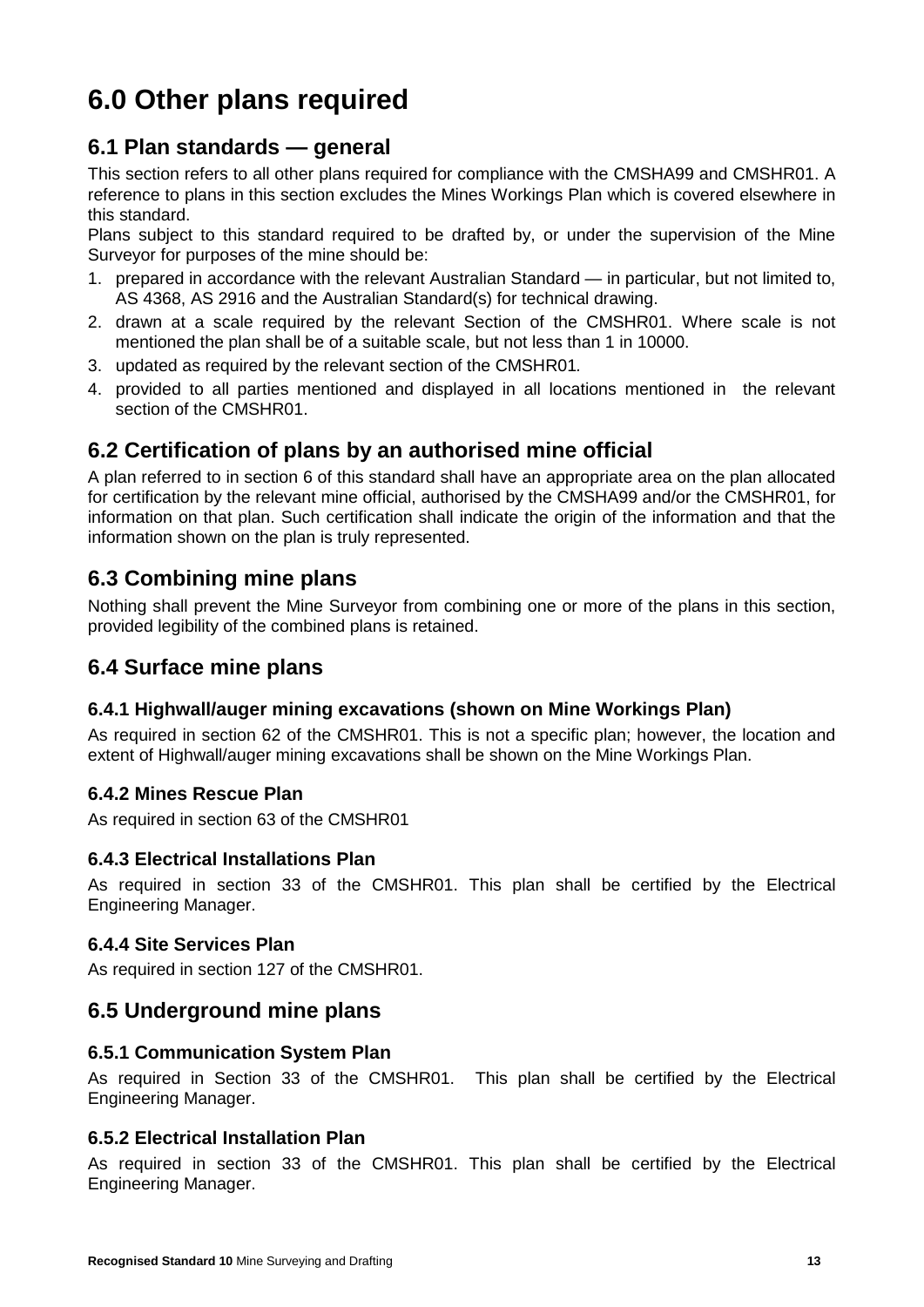## **6.5.3 Escapeways Plan**

This plan shall show primary and secondary escape routes from every part of the mine to the surface, the location and contents of self rescuer caches, underground telephone stations, other communication devices, places of refuge, and ventilation control devices.

An up-to-date copy of the plan must be held in the following locations:

- 1. the surface notice board
- 2. self-rescuer caches
- 3. underground places of refuge
- 4. underground crib rooms
- 5. the mine's control room.

The Underground Mine Manager for the mine shall certify the Escapeways Plan for its correctness. This plan is to be updated monthly or as often as it becomes outdated.

## **6.5.4 ERZ Boundaries Plan**

As required in section 291 of the CMSHR01. The Underground Mine Manager for the mine shall certify the ERZ Boundaries Plan for its correctness.

## **6.5.5 Fire-fighting and Mine Rescue Plan**

As required in section 285 of the CMSHR01. In accordance with section 155 of the CMSHR01, the appointed Fire Officer for the mine is responsible for ensuring the currency of all fire fighting plans and procedures. The Fire Officer shall certify the Fire Fighting and Mines Rescue Plan for its correctness.

### **6.5.6 Highwall/auger mining excavations (shown on Mine Workings Plan)**

As required in section 62 of the CMSHR01.

### **6.5.7 Mines Rescue Plan/Surface Facilities Plan**

As required in sections 63 and 284 of the CMSHR01.

### **6.5.8 Statutory Inspection Districts Plan**

As required in Section 313 of the CMSHR01. The Underground Mine Manager for the mine shall certify the Inspection Districts Plan for its correctness.

### **6.5.9 Stonedust Sampling Zones Plan**

As required in section 303 of the CMSHR01.

### **6.5.10 Surface Land Plan**

As required in section 283 of the CMSHR01. The Mine Surveyor for the mine shall certify the Surface Land Plan for its correctness.

### **6.5.11 Site Services Plan**

As required in section 127 of the CMSHR01.

### **6.5.12 Ventilation Plan**

As required in section 127 and 285 of the CMSHR01. The appointed Ventilation Officer for the mine shall certify the Ventilation Plan for its correctness.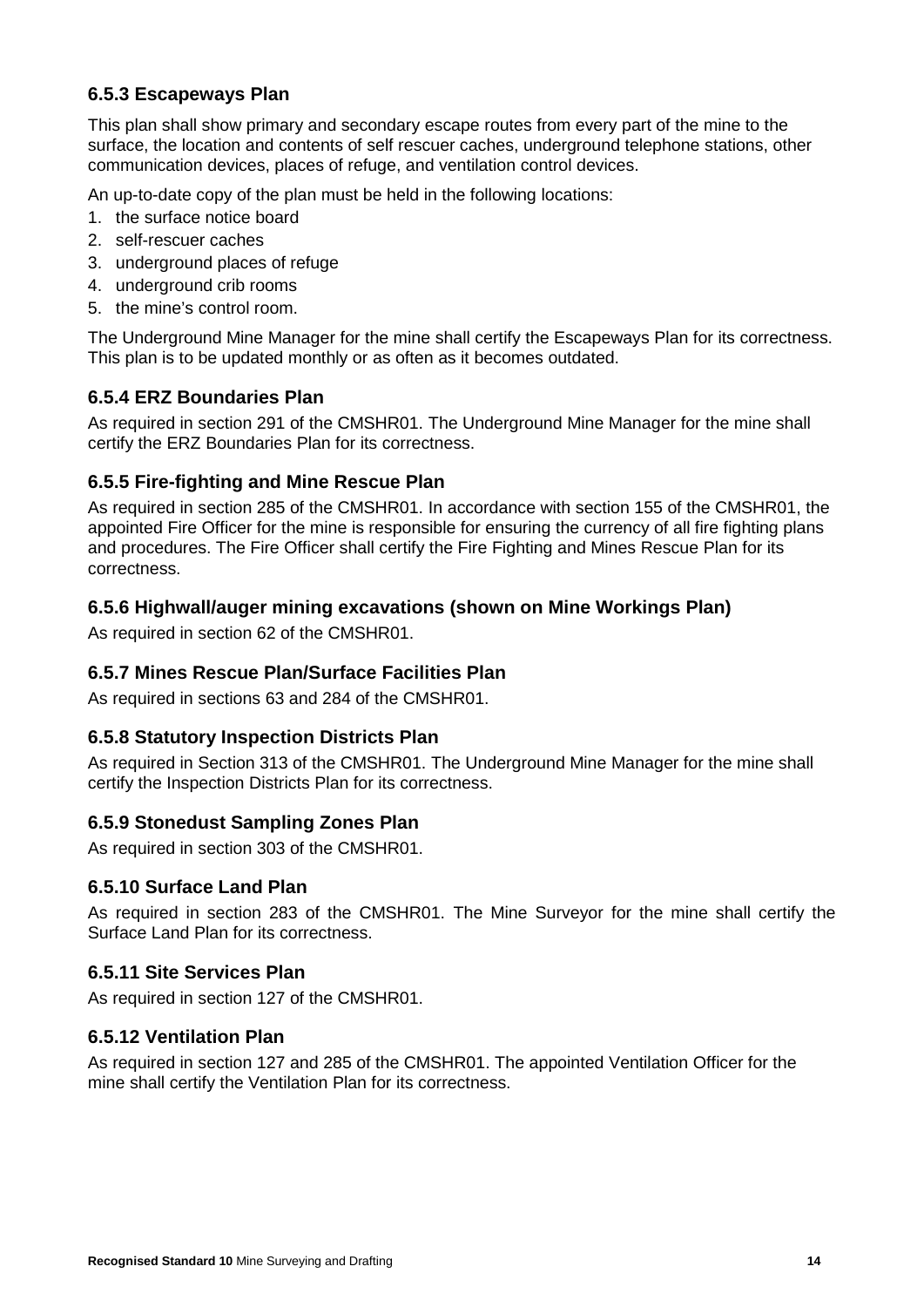# **Appendix**

# **Mine Workings Plan: information to be represented on hard copy**

## **A1 General**

The mine shall be mapped on Seam Workings Sheets at a reduction ratio of 1:2500 sufficient to cover the extent of the mine workings.

The Seam Working Sheets shall have external dimensions of 841mm x 1189 mm. (A0 size International Standards Organisation)

The Seam Working Sheets shall have a mapping area 1000 mm x 800 mm with a grid 200 mm x 200 mm. This equates to a 2500 metres x 2000 metres drawing area, with a 500 metre grid when prepared at the reduction ratio of 1:2500.

Full lines are to be shown for the MGA at 500 metre intervals. The extremities of each grid line shall be annotated with the grid value. The grid of the plan shall be numbered in whole 500 metre intervals.

## **A2 Underground mines**

Each Seam Working Sheet shall show the following detail:

- A2.1 In the heading:
	- 1. the name of the mine (e.g Mine Workings Plan of Acme Mine)
	- 2. the Parish and County names and the 1:100000 sheet map name(s)
	- 3. and number(s)
	- 4. the name of the seam being worked and the names of other seams known to have been worked in that sheet area
	- 5. the number of the sheet and the number of sheets that make up the extent of Mine Workings, e.g. Sheet 1 of 6 sheets.
- A2.2 In the map surround:
	- 1. the reduction ratio and a graphical (bar) scale together with a statement that all measurements are in metres
	- 2. a statement that the datum of the coordinates is the MGA94
	- 3. a north point indicating grid north
	- 4. a schedule of symbols used on the particular sheet
	- 5. a sheet index showing:
		- (a) all the sheets necessary to cover the mine workings
		- (b) the number of each sheet
		- (c) an outline of the mining lease
		- (d) an outline of the mine workings
		- (e) the particular sheet shown by a heavy outline
	- 6. a schedule of endorsements made by the Mine Surveyor
	- 7. a schedule of Certificates of Accuracy of the sheet
	- 8. the origin of levels and the grid bearing and terminal survey stations of the mine baseline
- A2.3 In the mapping area
	- 1. All detail shall be plotted at a reduction ratio of 1:2500.
	- 2. The following detail will be shown:
		- (a) the workings of the mine in that seam
		- (b) panel names and sufficient cut through numbers to identify the numbering system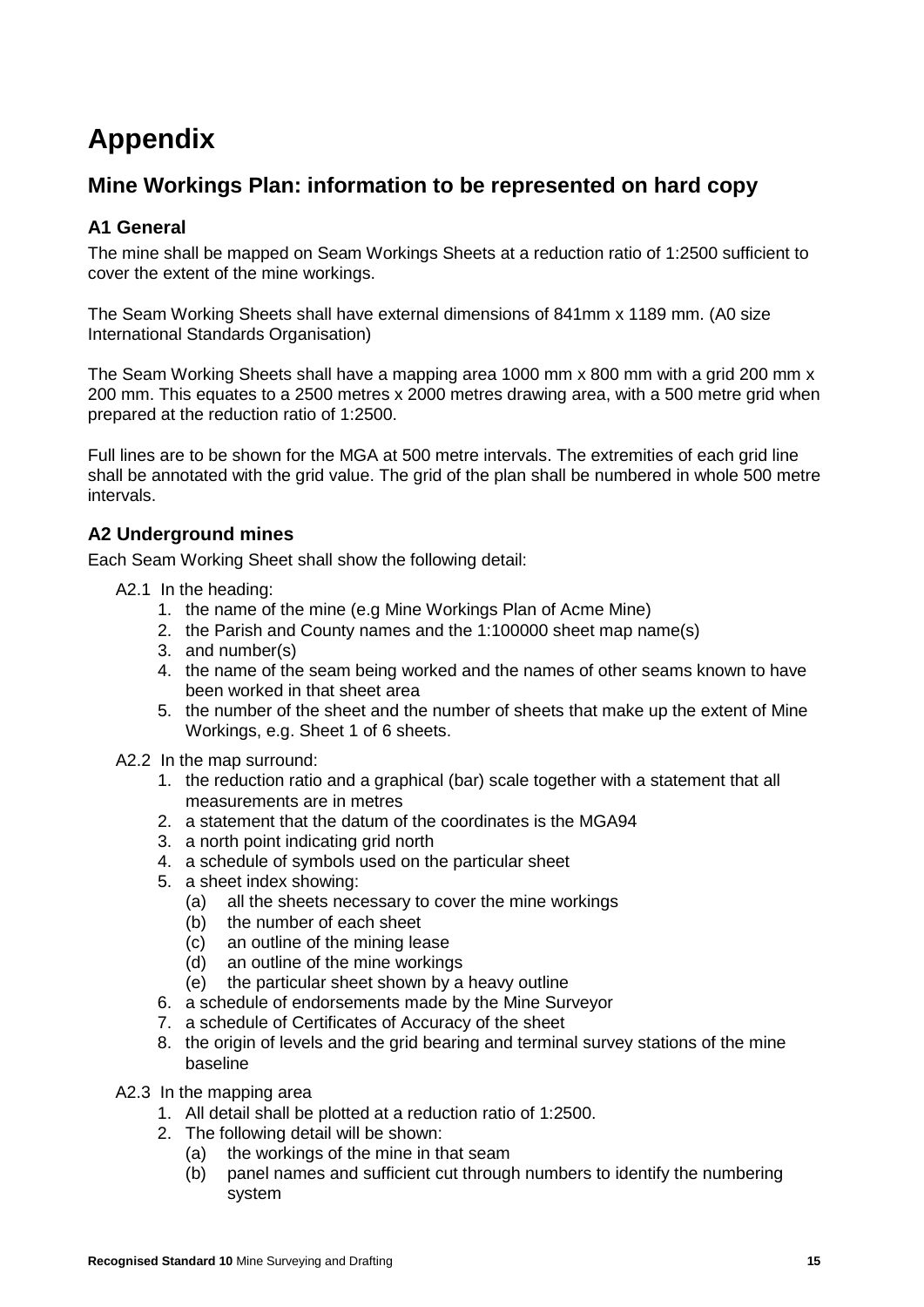- (c) the position of all shafts, drifts, staple shafts and bins within that sheet.
- (d) the position of all boreholes within that sheet or
	- I. Where it is not practical to show all boreholes on the seam workings sheet, a separate borehole plan, which shall become part of the Mine Workings Plan, shall be produced as an overlay, or

an electronic record (database) containing all necessary information and in the same grid reference system as the Working Plans to produce a borehole overlay plan.

- II. A reference on the Seam Workings Sheet is required to indicate the existence of the borehole overlay sheet and/or electronic database.
- III. All boreholes should be identified as to type and name and their current status (e.g. open, sealed, not intersecting seam).
- IV. Where boreholes are drilled in adjacent strata sufficient reduced levels should be shown to indicate their position.
- V. Any borehole which is removed by the mining process is not required to be shown. Remnant stubs of these holes however, which may present a hazard to future mining operations, must be shown.
- VI. the nature, location and dimensions, as accurately as they are known, of any metallic, radioactive or other potentially harmful material left in any borehole intersecting or lying within a working seam.
- (e) the date and the initial of the Mine Surveyor shall be shown in the location corresponding to the position of the workings at the end of the survey reporting period in the format provided by AS4368
- (f) the position of survey stations or bench marks, their identification and reduced level
- (g) contour lines at an interval of 5 metres or less on the seam workings floor. (shown in brown)
- (h) the boundaries of any creek, river, watercourse, lake, sea, dam or other possible inrush source on the surface within the mine's boundaries or on land adjacent to the mine (shown in blue)
- (i) the boundaries of any road, railway, power line, reserve or easement on the surface that are within the mine's boundaries
- (j) outline of limit of highwall mining and augering. The maximum extent of this mining in the seam is to be shown and identified. Approximate levels into the extremity of highwall mining and augering are to be shown every 50 m.
- (k) the position and details of all known sills, faults, dykes, cinder belts and significant dislocations of the seam.
- (l) the surveyed location of all abandoned mining equipment, including, for example, mobile plant and conveyors
- (m) the surveyed location and other details of all known incidents of spontaneous combustion
- (n) the locations of areas of stimulation to the coal seam as defined in Section 61(4) of CMSHR01
- (o) the mine boundaries (land comprising the mine as per sections 49 and 50 of CMSHA99)
- (p) mining lease boundaries
- (q) Cadastral boundaries with annotated identification
- (r) parish and county boundaries with annotated identification.
- (s) the location of any artificial structures on the surface within the mine's boundaries
- (t) all workings in the seam within 100 metres of the current workings including workings of adjacent mines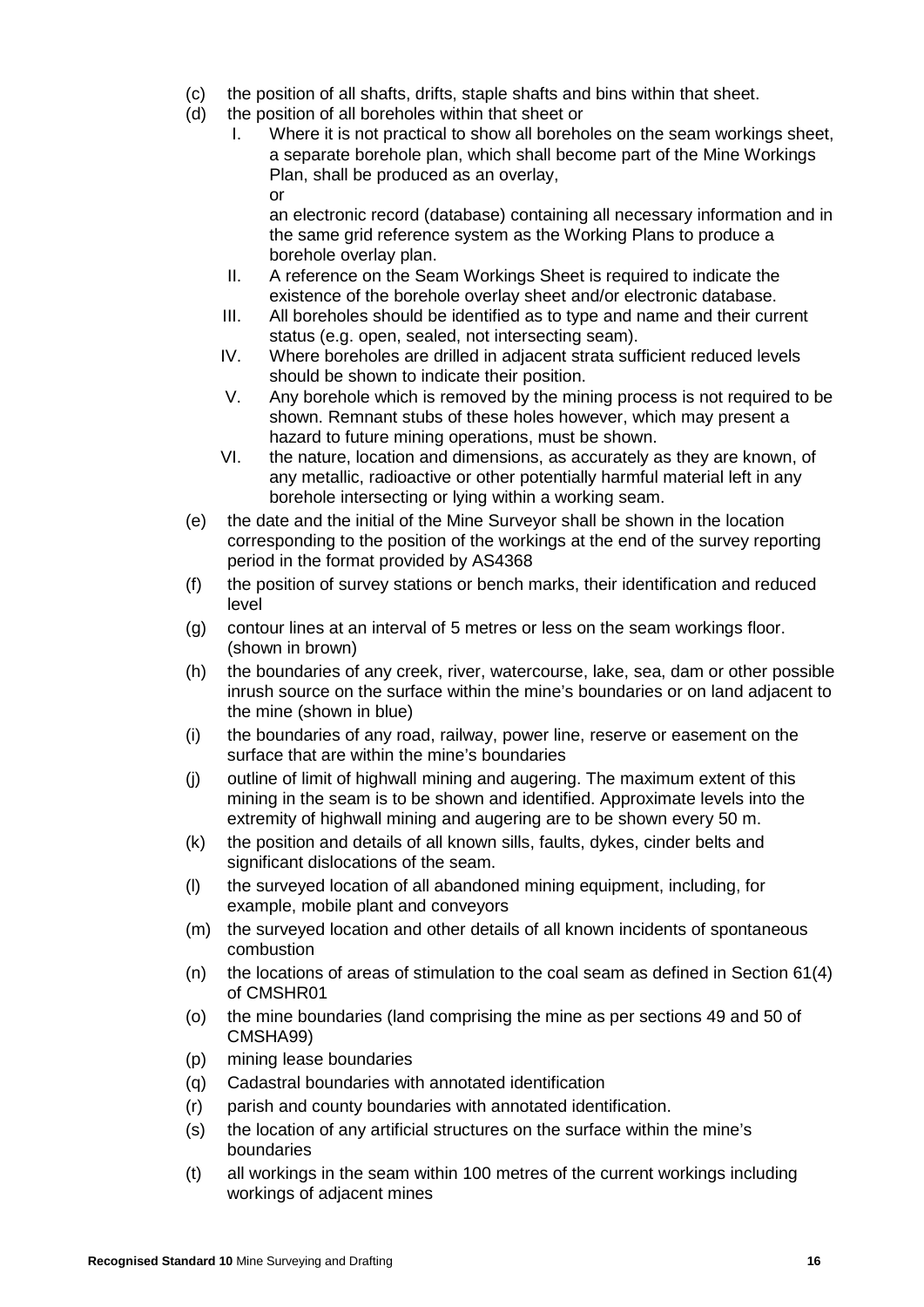(u) an outline of all workings in any seam in any direction within 100 metres of the current seam being worked.

## **A3 Open-cut mines**

Each Seam Working Sheet shall show the following detail:

A3.1 In the heading:

- 1. the name of the mine (e.g Mine Workings Plan of Acme Mine).
- 2. the parish and county names and the National Mapping Sheet 1:100000 sheet name(s) and number(s).
- 3. the name of the seam being worked and the names of other seams known to have been worked in that sheet area.
- 4. the number of the sheet and the number of sheets that make up the mine (e.g. sheet 1 of 6 sheets).

A3.2 In the map surround:

- 1. the reduction ratio and a graphical (bar) scale together with a statement that all measurements are in metres,
- 2. a statement that the datum of the coordinates is either the MGA94 or the outlining the relationship between the datum of mine coordinate system and MGA94.
- 3. a north point indicating grid north
- 4. a schedule of symbols (refer to AS-4368, AS-2916 and Geoscience Australia) used on the particular sheet
- 5. a sheet index showing:
	- (a) all the sheets necessary to cover the open cut mine
	- (b) the number of each sheet
	- (c) an outline of the mine facilities and operations
	- (d) the particular sheet shown by a heavy outline,
- 6. a schedule of endorsements made by the Mine Surveyor
- 7. a schedule of certifications of the accuracy of the sheet
- 8. the origin of levels and the grid bearing

A3.3 In the mapping area:

- 1. All detail shall be plotted at a reduction ratio of 1:2500.
- 2. The following detail will be shown :
	- (a) the workings of the mine in that seam
	- (b) contour lines at an interval of 5 metres or less on the seam workings floor. (shown in brown)
	- (c) outline of limit of highwall mining and augering
	- (d) outline of the excavated pits
	- (e) the boundaries of any creek, river, watercourse, lake, sea, dam or other possible inrush source on the surface within the mine's boundaries or on land adjacent to the mine (shown in blue)
	- (f) the location of any artificial structures on the surface within the mine's boundaries
	- (g) the boundaries of any road, railway, power line or other type of reserve or easement on the surface within the mine's boundaries
	- (h) the position and details of all known outcrops, faults, dykes, cinder belts and significant dislocations of the seam
	- (i) the position of all boreholes within that sheet *or* where it is not practical to show all boreholes on the seam workings sheet then: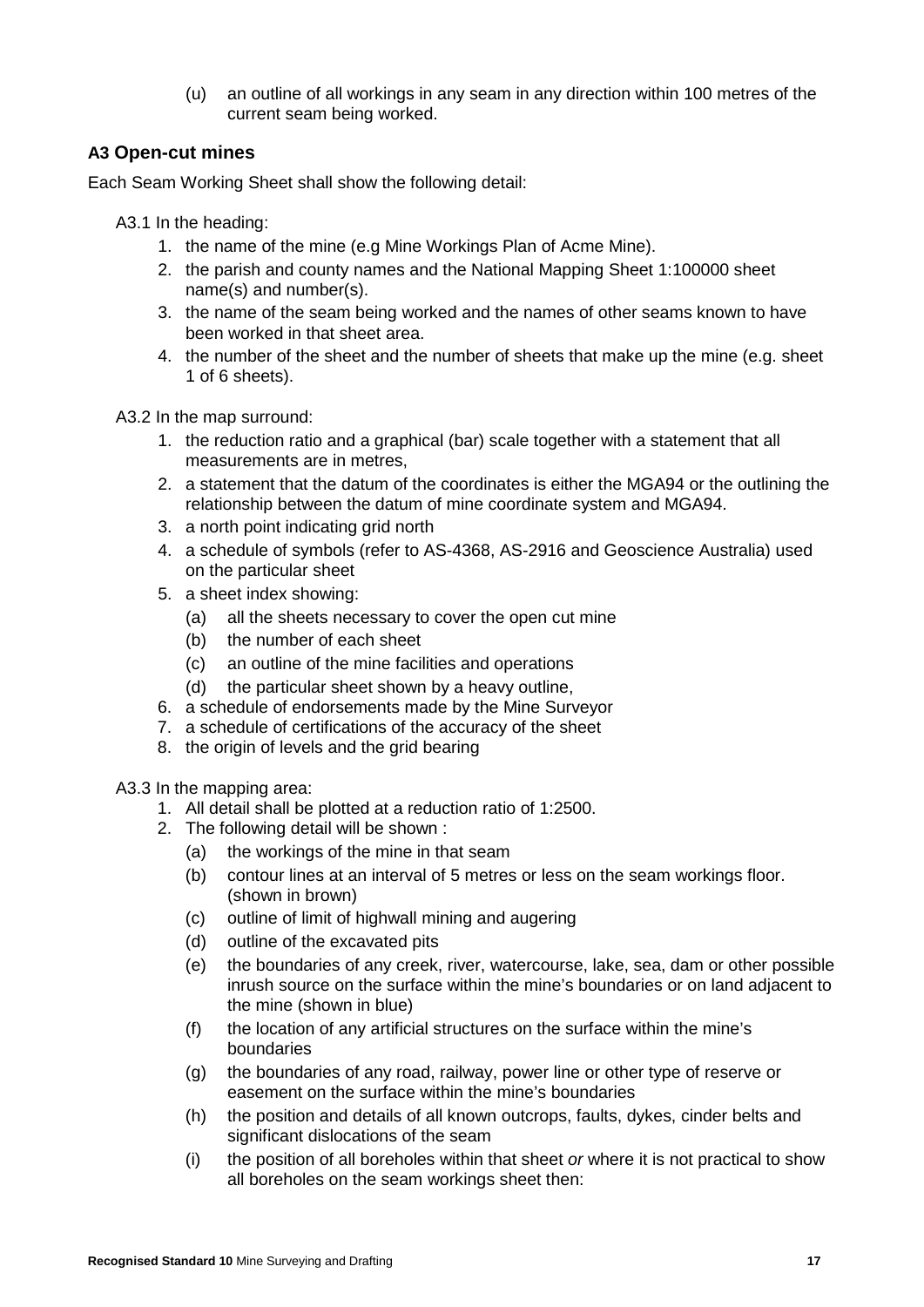I. A separate borehole plan, which shall become part of the Mine Workings Plan, shall be produced as an overlay. or

An electronic record (database) shall be kept, containing all necessary information and in the same grid reference system as the Working Plans to produce a borehole overlay plan.

- II. A reference on the seam workings sheet is required to indicate the existence of the borehole overlay sheet and/or electronic database.
- III. All boreholes should be identified as to type and name and their current status (e.g. open, sealed, whether they intersect the seam).
- IV. Where boreholes are drilled in adjacent strata sufficient reduced levels should be shown to indicate their position.
- V. Any borehole which is removed by the mining process is not required to be shown. Remnant stubs of these holes, however, which may present a hazard to future mining operations, must be shown.
- (j) cadastral boundaries with annotated identification
- (k) parish and county boundaries with annotated identification.
- (l) mining lease boundaries
- (m) the date and the initial of the Mine Surveyor shall be shown in the location corresponding to the position of the workings at the end of the survey reporting period in the format provided by AS4368.